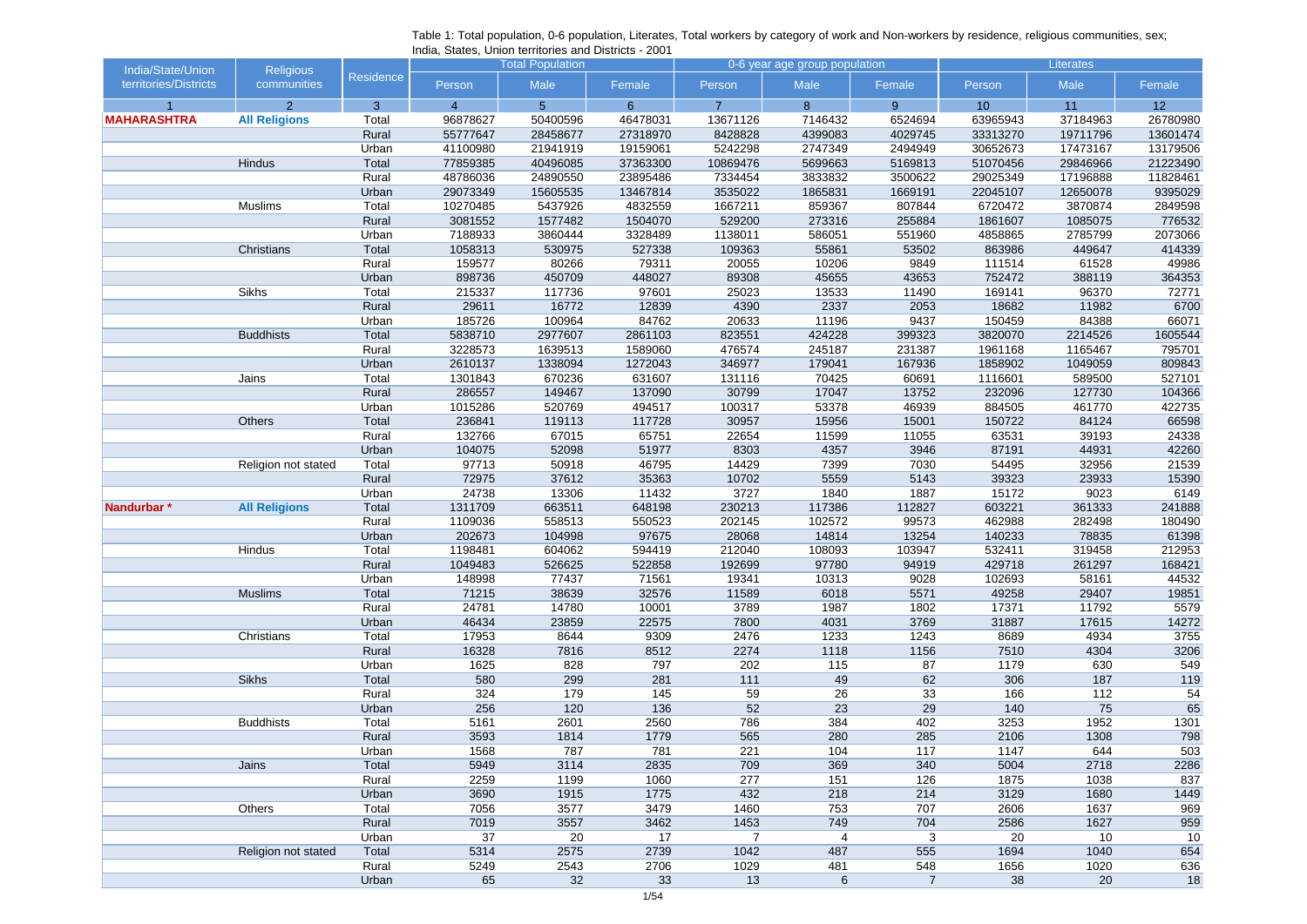| India/State/Union     | Religious            |                  |                | <b>Total Population</b> |              |                | 0-6 year age group population |                 |               | Literates    |                  |
|-----------------------|----------------------|------------------|----------------|-------------------------|--------------|----------------|-------------------------------|-----------------|---------------|--------------|------------------|
| territories/Districts | communities          | <b>Residence</b> | Person         | Male                    | Female       | Person         | Male                          | Female          | Person        | Male         | Female           |
| $\overline{1}$        | $\overline{2}$       | $\overline{3}$   | $\overline{4}$ | 5 <sup>5</sup>          | $6^{\circ}$  | $\overline{7}$ | 8                             | $9^{\circ}$     | 10            | 11           | 12               |
| Dhule                 | <b>All Religions</b> | Total            | 1707947        | 878372                  | 829575       | 255231         | 133861                        | 121370          | 1040837       | 606036       | 434801           |
|                       |                      | Rural            | 1262062        | 646364                  | 615698       | 192835         | 100589                        | 92246           | 716937        | 425631       | 291306           |
|                       |                      | Urban            | 445885         | 232008                  | 213877       | 62396          | 33272                         | 29124           | 323900        | 180405       | 143495           |
|                       | Hindus               | Total            | 1522895        | 783476                  | 739419       | 224249         | 117858                        | 106391          | 919690        | 538108       | 381582           |
|                       |                      | Rural            | 1207047        | 618228                  | 588819       | 184328         | 96174                         | 88154           | 682207        | 405404       | 276803           |
|                       |                      | Urban            | 315848         | 165248                  | 150600       | 39921          | 21684                         | 18237           | 237483        | 132704       | 104779           |
|                       | Muslims              | Total            | 149466         | 76519                   | 72947        | 26443          | 13612                         | 12831           | 96106         | 53853        | 42253            |
|                       |                      | Rural            | 37107          | 18915                   | 18192        | 6056           | 3140                          | 2916            | 23574         | 13726        | 9848             |
|                       |                      | Urban            | 112359         | 57604                   | 54755        | 20387          | 10472                         | 9915            | 72532         | 40127        | 32405            |
|                       | Christians           | Total            | 4902           | 2382                    | 2520         | 752            | 384                           | 368             | 2512          | 1380         | 1132             |
|                       |                      | Rural            | 3644           | 1764<br>618             | 1880         | 609<br>143     | 307<br>77                     | 302             | 1454          | 857<br>523   | 597              |
|                       | <b>Sikhs</b>         | Urban<br>Total   | 1258<br>1439   | 813                     | 640<br>626   | 177            | 97                            | 66<br>80        | 1058<br>1032  | 616          | 535<br>416       |
|                       |                      | Rural            | 392            | 227                     | 165          | 45             | $\overline{23}$               | $\overline{22}$ | 246           | 158          | 88               |
|                       |                      | Urban            | 1047           | 586                     | 461          | $132$          | 74                            | 58              | 786           | 458          | 328              |
|                       | <b>Buddhists</b>     | Total            | 14613          | 7525                    | 7088         | 1976           | 1036                          | 940             | 9454          | 5600         | 3854             |
|                       |                      | Rural            | 7322           | 3769                    | 3553         | 1022           | 531                           | 491             | 4348          | 2665         | 1683             |
|                       |                      | Urban            | 7291           | 3756                    | 3535         | 954            | 505                           | 449             | 5106          | 2935         | 2171             |
|                       | Jains                | Total            | 13099          | 6864                    | 6235         | 1367           | 749                           | 618             | 11364         | 6038         | 5326             |
|                       |                      | Rural            | 5325           | 2830                    | 2495         | 545            | 310                           | 235             | 4606          | 2488         | 2118             |
|                       |                      | Urban            | 7774           | 4034                    | 3740         | 822            | 439                           | 383             | 6758          | 3550         | 3208             |
|                       | Others               | Total            | 619            | 306                     | 313          | 117            | 57                            | 60              | 195           | 120          | 75               |
|                       |                      | Rural            | 462            | 227                     | 235          | 96             | 44                            | 52              | 121           | 78           | 43               |
|                       |                      | Urban            | 157            | 79                      | 78           | 21             | 13                            | 8               | 74            | 42           | 32               |
|                       | Religion not stated  | Total            | 914            | 487                     | 427          | 150            | 68                            | 82              | 484           | 321          | $\overline{163}$ |
|                       |                      | Rural            | 763            | 404                     | 359          | 134            | 60                            | 74              | 381           | 255          | 126              |
|                       |                      | Urban            | 151            | 83                      | 68           | 16             | 8                             | 8               | 103           | 66           | 37               |
| Jalgaon               | <b>All Religions</b> | Total            | 3682690        | 1905493                 | 1777197      | 525668         | 279551                        | 246117          | 2381376       | 1396860      | 984516           |
|                       |                      | Rural            | 2629896        | 1357031                 | 1272865      | 386078         | 204764                        | 181314          | 1617762       | 967592       | 650170           |
|                       |                      | Urban            | 1052794        | 548462                  | 504332       | 139590         | 74787                         | 64803           | 763614        | 429268       | 334346           |
|                       | Hindus               | Total            | 3049368        | 1580669                 | 1468699      | 418615         | 224292                        | 194323          | 2002500       | 1173969      | 828531           |
|                       |                      | Rural            | 2277802        | 1176505                 | 1101297      | 324564         | 172931                        | 151633          | 1421804       | 848139       | 573665           |
|                       |                      | Urban            | 771566         | 404164                  | 367402       | 94051          | 51361                         | 42690           | 580696        | 325830       | 254866           |
|                       | <b>Muslims</b>       | Total            | 455288         | 233527                  | 221761       | 81431          | 41935                         | 39496           | 266342        | 156120       | 110222           |
|                       |                      | Rural            | 240778         | 123406                  | 117372       | 44417          | 22957                         | 21460           | 132340        | 79940        | 52400            |
|                       |                      | Urban            | 214510         | 110121                  | 104389       | 37014          | 18978                         | 18036           | 134002        | 76180        | 57822            |
|                       | Christians           | Total            | 5424           | 2780                    | 2644         | 644            | 310                           | 334             | 4169          | 2241         | 1928             |
|                       |                      | Rural            | 1550           | 842                     | 708          | 225            | 106                           | 119             | 963           | 583          | 380              |
|                       |                      | Urban            | 3874           | 1938                    | 1936         | 419            | 204                           | 215             | 3206          | 1658         | 1548             |
|                       | <b>Sikhs</b>         | Total            | 2758           | 1524                    | 1234         | 386            | 210                           | 176             | 1955          | 1146         | 809              |
|                       |                      | Rural            | 891            | 512                     | 379          | $132$          | 77                            | 55              | 579           | 365          | 214              |
|                       |                      | Urban            | 1867           | 1012                    | 855          | 254            | 133                           | 121             | 1376          | 781          | 595              |
|                       | <b>Buddhists</b>     | Total            | 126136         | 64506                   | 61630        | 18795          | 9769                          | 9026            | 75073         | 45939        | 29134            |
|                       |                      | Rural            | 84210          | 43102                   | 41108        | 13005          | 6746                          | 6259            | 46840         | 29615        | 17225            |
|                       |                      | Urban            | 41926          | 21404                   | 20522        | 5790           | 3023                          | 2767            | 28233         | 16324        | 11909            |
|                       | Jains                | Total            | 27369          | 14240                   | 13129        | 2873           | 1542                          | 1331            | 23568         | 12517        | 11051            |
|                       |                      | Rural            | 10590<br>16779 | 5580                    | 5010         | 1118           | 615<br>927                    | 503<br>828      | 8986          | 4872         | 4114<br>6937     |
|                       |                      | Urban            | 8344           | 8660<br>4146            | 8119<br>4198 | 1755<br>1508   | 750                           | 758             | 14582<br>3905 | 7645<br>2464 |                  |
|                       | Others               | Total            | 7023           | 3483                    | 3540         | 1337           |                               | 682             | 3003          | 1984         | 1441             |
|                       |                      | Rural<br>Urban   | 1321           | 663                     | 658          | 171            | 655<br>95                     | 76              | 902           | 480          | 1019<br>422      |
|                       | Religion not stated  | Total            | 8003           | 4101                    | 3902         | 1416           | 743                           | 673             | 3864          | 2464         | 1400             |
|                       |                      | Rural            | 7052           | 3601                    | 3451         | 1280           | 677                           | 603             | 3247          | 2094         | 1153             |
|                       |                      | Urban            | 951            | 500                     | 451          | 136            | 66                            | 70              | 617           | 370          | 247              |
|                       |                      |                  |                |                         |              |                |                               |                 |               |              |                  |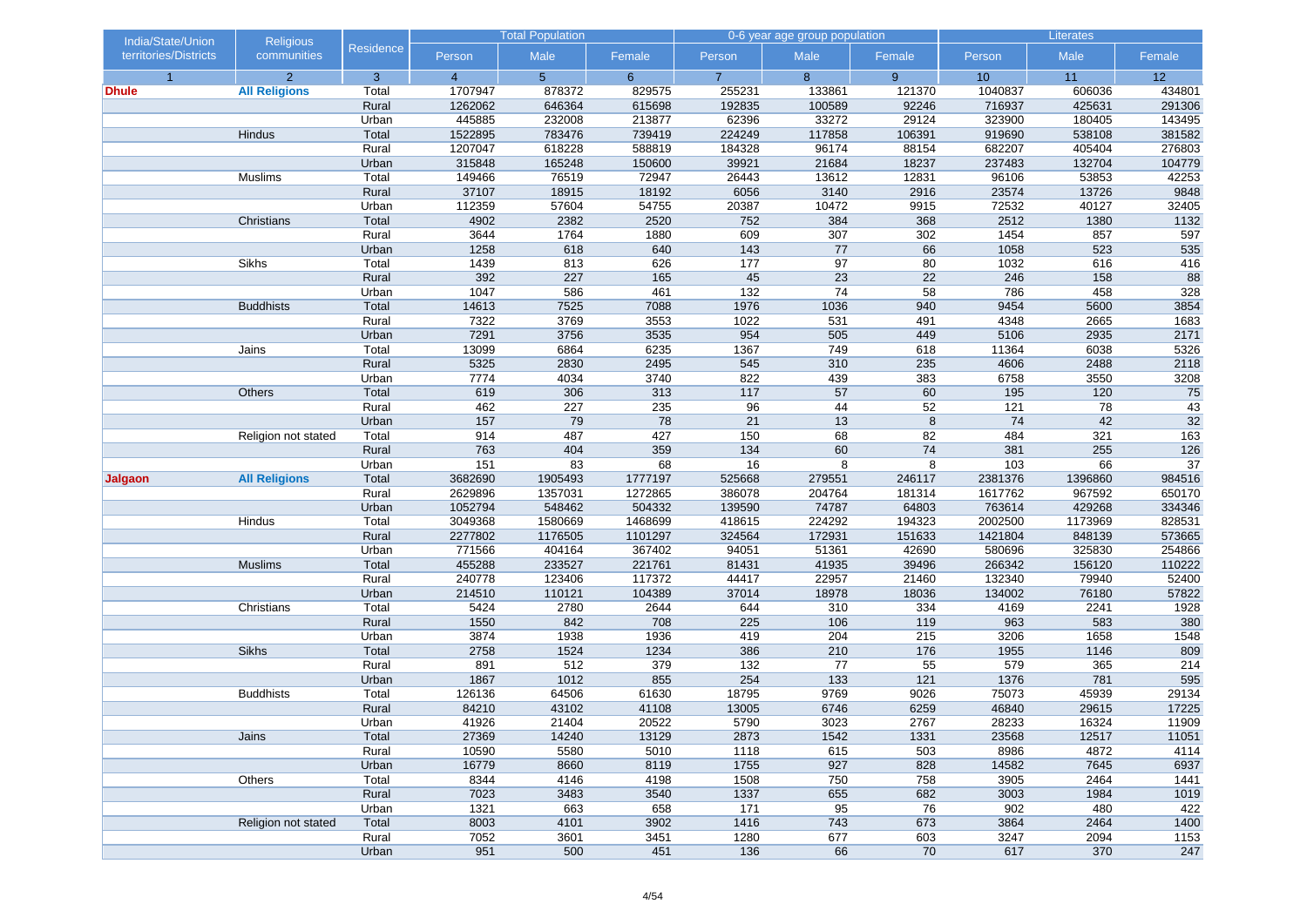| India/State/Union     | Religious            |                |                | <b>Total Population</b> |              |                | 0-6 year age group population |                |              | Literates    |             |
|-----------------------|----------------------|----------------|----------------|-------------------------|--------------|----------------|-------------------------------|----------------|--------------|--------------|-------------|
| territories/Districts | communities          | Residence      | Person         | Male                    | Female       | Person         | Male                          | Female         | Person       | Male         | Female      |
| $\overline{1}$        | 2                    | $\overline{3}$ | $\overline{4}$ | 5 <sup>5</sup>          | $6^{\circ}$  | $\overline{7}$ | 8                             | 9 <sup>°</sup> | 10           | 11           | 12          |
| <b>Buldana</b>        | <b>All Religions</b> | Total          | 2232480        | 1147403                 | 1085077      | 340294         | 178332                        | 161962         | 1433889      | 842410       | 591479      |
|                       |                      | Rural          | 1759097        | 902445                  | 856652       | 272211         | 142245                        | 129966         | 1095393      | 652222       | 443171      |
|                       |                      | Urban          | 473383         | 244958                  | 228425       | 68083          | 36087                         | 31996          | 338496       | 190188       | 148308      |
|                       | Hindus               | Total          | 1622192        | 834921                  | 787271       | 235708         | 124315                        | 111393         | 1070172      | 627308       | 442864      |
|                       |                      | Rural          | 1325342        | 680508                  | 644834       | 197745         | 103836                        | 93909          | 846322       | 501830       | 344492      |
|                       |                      | Urban          | 296850         | 154413                  | 142437       | 37963          | 20479                         | 17484          | 223850       | 125478       | 98372       |
|                       | Muslims              | Total          | 285387         | 146487                  | 138900       | 53766          | 27702                         | 26064          | 171053       | 98329        | 72724       |
|                       |                      | Rural          | 160734         | 82444                   | 78290        | 30843          | 15849                         | 14994          | 92879        | 54374        | 38505       |
|                       |                      | Urban          | 124653         | 64043                   | 60610        | 22923          | 11853                         | 11070          | 78174        | 43955        | 34219       |
|                       | Christians           | Total          | 2545           | 1285                    | 1260         | 350            | 177                           | 173            | 1808         | 998          | 810         |
|                       |                      | Rural          | 1326           | 695                     | 631          | 197            | 102<br>75                     | 95<br>78       | 843<br>965   | 506<br>492   | 337         |
|                       | Sikhs                | Urban<br>Total | 1219<br>1501   | 590<br>826              | 629<br>675   | 153<br>213     | 120                           | 93             | 1076         | 637          | 473<br>439  |
|                       |                      | Rural          | 846            | 472                     | 374          | 133            | 73                            | 60             | 539          | 343          | 196         |
|                       |                      | Urban          | 655            | 354                     | 301          | 80             | 47                            | 33             | 537          | 294          | 243         |
|                       | <b>Buddhists</b>     | Total          | 306503         | 156564                  | 149939       | 48548          | 25138                         | 23410          | 178278       | 108991       | 69287       |
|                       |                      | Rural          | 264762         | 135196                  | 129566       | 42485          | 21972                         | 20513          | 150393       | 92694        | 57699       |
|                       |                      | Urban          | 41741          | 21368                   | 20373        | 6063           | 3166                          | 2897           | 27885        | 16297        | 11588       |
|                       | Jains                | Total          | 12254          | 6269                    | 5985         | 1341           | 699                           | 642            | 10356        | 5472         | 4884        |
|                       |                      | Rural          | 4462           | 2308                    | 2154         | 524            | 267                           | 257            | 3588         | 1975         | 1613        |
|                       |                      | Urban          | 7792           | 3961                    | 3831         | 817            | 432                           | 385            | 6768         | 3497         | 3271        |
|                       | Others               | Total          | 823            | 411                     | 412          | 128            | 66                            | 62             | 471          | 271          | 200         |
|                       |                      | Rural          | 508            | 250                     | 258          | 84             | 44                            | 40             | 234          | 138          | 96          |
|                       |                      | Urban          | 315            | 161                     | 154          | 44             | 22                            | 22             | 237          | 133          | $104$       |
|                       | Religion not stated  | Total          | 1275           | 640                     | 635          | 240            | 115                           | 125            | 675          | 404          | 271         |
|                       |                      | Rural          | 1117           | 572                     | 545          | 200            | 102                           | 98             | 595          | 362          | 233         |
|                       |                      | Urban          | 158            | 68                      | 90           | 40             | 13                            | 27             | 80           | 42           | 38          |
| Akola                 | <b>All Religions</b> | Total          | 1630239        | 841253                  | 788986       | 235835         | 122004                        | 113831         | 1135245      | 639483       | 495762      |
|                       |                      | Rural          | 1002742        | 517465                  | 485277       | 149842         | 77345                         | 72497          | 672087       | 386733       | 285354      |
|                       |                      | Urban          | 627497         | 323788                  | 303709       | 85993          | 44659                         | 41334          | 463158       | 252750       | 210408      |
|                       | Hindus               | Total          | 1024080        | 529003                  | 495077       | 137396         | 71343                         | 66053          | 741724       | 416140       | 325584      |
|                       |                      | Rural          | 669825         | 345994                  | 323831       | 95624          | 49424                         | 46200          | 462943       | 264513       | 198430      |
|                       |                      | Urban          | 354255         | 183009                  | 171246       | 41772          | 21919                         | 19853          | 278781       | 151627       | 127154      |
|                       | <b>Muslims</b>       | Total          | 296272         | 152855                  | 143417       | 51675          | 26528                         | 25147          | 195810       | 106296       | 89514       |
|                       |                      | Rural          | 108881         | 56188                   | 52693        | 19273          | 9893                          | 9380           | 71364        | 39234        | 32130       |
|                       |                      | Urban          | 187391         | 96667                   | 90724        | 32402          | 16635                         | 15767          | 124446       | 67062        | 57384       |
|                       | Christians           | Total          | 3494           | 1740                    | 1754         | 422            | 216                           | 206            | 2709         | 1416         | 1293        |
|                       |                      | Rural          | 920            | 480                     | 440          | 118            | 58                            | 60             | 617          | 366          | 251         |
|                       |                      | Urban          | 2574           | 1260                    | 1314         | 304            | 158                           | 146            | 2092         | 1050         | 1042        |
|                       | <b>Sikhs</b>         | Total          | 1201           | 628                     | 573          | 138            | 70                            | 68             | 931          | 519          | 412         |
|                       |                      | Rural          | 366            | 201                     | 165          | 44             | 24                            | 20             | 259          | 163          | 96          |
|                       |                      | Urban          | 835            | 427                     | 408          | 94             | 46                            | 48             | 672          | 356          | 316         |
|                       | <b>Buddhists</b>     | Total          | 293184         | 150778                  | 142406       | 44847          | 23130                         | 21717          | 184267       | 109819       | 74448       |
|                       |                      | Rural          | 219496         | 112908                  | 106588       | 34363          | 17730                         | 16633          | 134475       | 81089        | 53386       |
|                       |                      | Urban          | 73688          | 37870                   | 35818        | 10484          | 5400                          | 5084           | 49792        | 28730        | 21062       |
|                       | Jains                | Total          | 10313          | 5366                    | 4947         | 1140           | 611                           | 529            | 8774         | 4681         | 4093        |
|                       |                      | Rural          | 2384<br>7929   | 1249<br>4117            | 1135<br>3812 | 283<br>857     | 145<br>466                    | 138<br>391     | 1940<br>6834 | 1074<br>3607 | 866         |
|                       |                      | Urban<br>Total | 656            | 350                     | 306          | 98             | 54                            | 44             | 388          | 226          | 3227<br>162 |
|                       | Others               | Rural          | 347            | 185                     | 162          | 58             |                               |                | 193          | 119          |             |
|                       |                      | Urban          | 309            | 165                     | 144          | 40             | 33<br>21                      | 25<br>19       | 195          | 107          | 74<br>88    |
|                       | Religion not stated  | Total          | 1039           | 533                     | 506          | 119            | 52                            | 67             | 642          | 386          | 256         |
|                       |                      | Rural          | 523            | 260                     | 263          | 79             | 38                            | 41             | 296          | 175          | 121         |
|                       |                      | Urban          | 516            | 273                     | 243          | 40             | 14                            | 26             | 346          | 211          | 135         |
|                       |                      |                |                |                         |              |                |                               |                |              |              |             |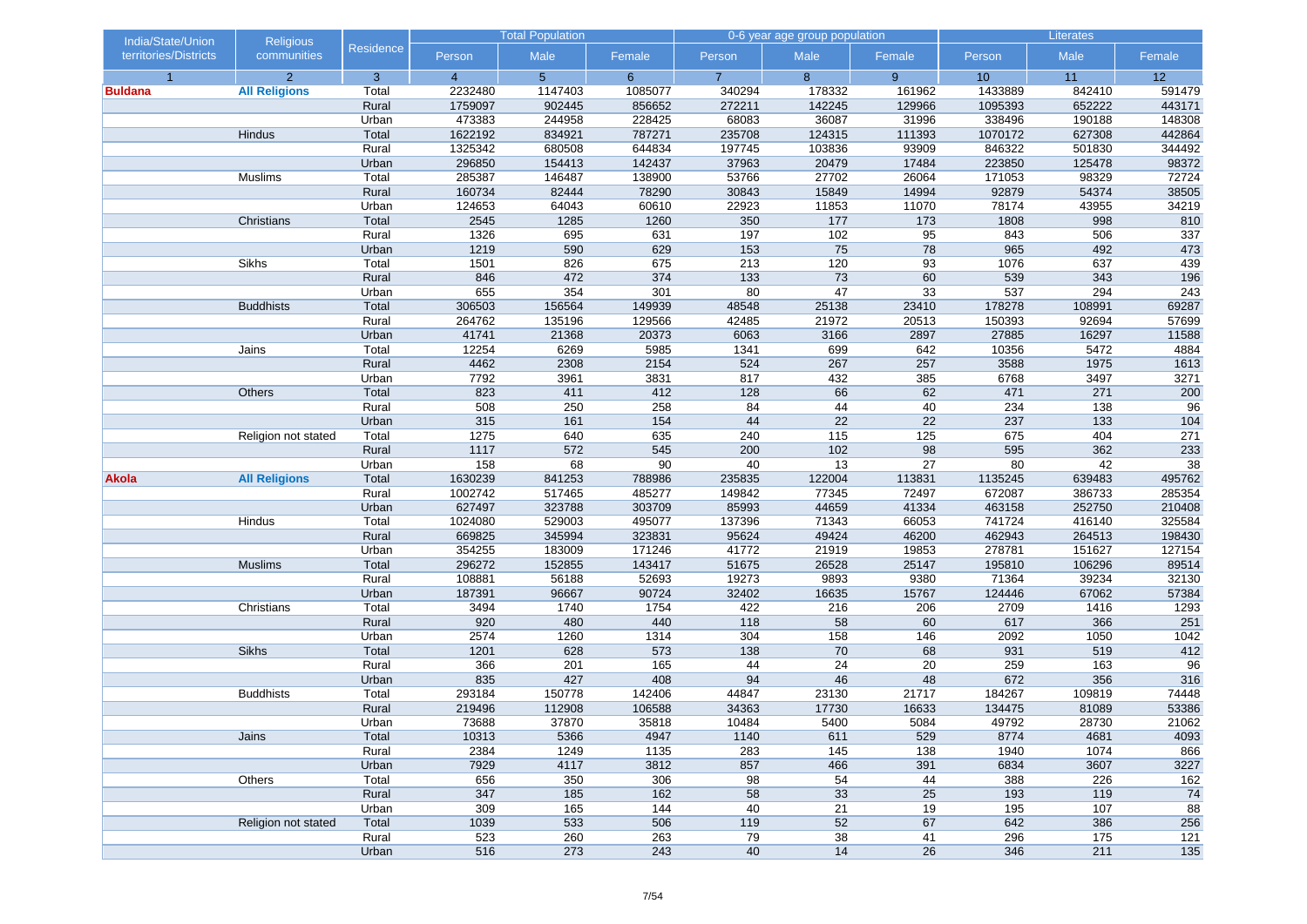| India/State/Union     | Religious            |                  |                | <b>Total Population</b> |             |                 | 0-6 year age group population |                |             | Literates  |                  |
|-----------------------|----------------------|------------------|----------------|-------------------------|-------------|-----------------|-------------------------------|----------------|-------------|------------|------------------|
| territories/Districts | communities          | <b>Residence</b> | Person         | Male                    | Female      | Person          | Male                          | Female         | Person      | Male       | Female           |
|                       | $\overline{2}$       | $\overline{3}$   | $\overline{4}$ | 5 <sup>5</sup>          | $6^{\circ}$ | $\overline{7}$  | 8                             | 9              | 10          | 11         | 12               |
| Washim *              | <b>All Religions</b> | Total            | 1020216        | 526094                  | 494122      | 160486          | 83688                         | 76798          | 630763      | 377978     | 252785           |
|                       |                      | Rural            | 841771         | 433766                  | 408005      | 133741          | 69923                         | 63818          | 505779      | 307679     | 198100           |
|                       |                      | Urban            | 178445         | 92328                   | 86117       | 26745           | 13765                         | 12980          | 124984      | 70299      | 54685            |
|                       | Hindus               | Total            | 746841         | 386055                  | 360786      | 115450          | 60635                         | 54815          | 464239      | 279757     | 184482           |
|                       |                      | Rural            | 646570         | 334016                  | 312554      | 101706          | 53438                         | 48268          | 391373      | 238601     | 152772           |
|                       |                      | Urban            | 100271         | 52039                   | 48232       | 13744           | 7197                          | 6547           | 72866       | 41156      | 31710            |
|                       | Muslims              | Total            | 111863         | 57412                   | 54451       | 20282           | 10326                         | 9956           | 68666       | 39179      | 29487            |
|                       |                      | Rural            | 54640          | 27838                   | 26802       | 10038           | 5140                          | 4898           | 31712       | 18552      | 13160            |
|                       |                      | Urban            | 57223          | 29574                   | 27649       | 10244           | 5186                          | 5058           | 36954       | 20627      | 16327            |
|                       | Christians           | Total            | 1211           | 553                     | 658         | 131             | 65                            | 66             | 909         | 439        | 470              |
|                       |                      | Rural            | 495<br>716     | 246<br>307              | 249<br>409  | 69<br>62        | 35<br>30                      | 34<br>32       | 300<br>609  | 177<br>262 | 123<br>347       |
|                       | <b>Sikhs</b>         | Urban<br>Total   | 500            | 265                     | 235         | 69              | 39                            | 30             | 335         | 187        | 148              |
|                       |                      | Rural            | 168            | 100                     | 68          | $\overline{23}$ | 16                            | $\overline{7}$ | 91          | 65         | 26               |
|                       |                      | Urban            | 332            | 165                     | 167         | 46              | 23                            | 23             | 244         | 122        | 122              |
|                       | <b>Buddhists</b>     | Total            | 150580         | 77024                   | 73556       | 23525           | 12092                         | 11433          | 88989       | 54286      | 34703            |
|                       |                      | Rural            | 136031         | 69554                   | 66477       | 21413           | 11037                         | 10376          | 79290       | 48617      | 30673            |
|                       |                      | Urban            | 14549          | 7470                    | 7079        | 2112            | 1055                          | 1057           | 9699        | 5669       | 4030             |
|                       | Jains                | Total            | 8504           | 4432                    | 4072        | 917             | 479                           | 438            | 7190        | 3885       | 3305             |
|                       |                      | Rural            | 3265           | 1709                    | 1556        | 396             | 210                           | 186            | 2660        | 1463       | 1197             |
|                       |                      | Urban            | 5239           | 2723                    | 2516        | 521             | 269                           | 252            | 4530        | 2422       | 2108             |
|                       | Others               | Total            | 173            | 83                      | 90          | 27              | 13                            | 14             | 118         | 63         | 55               |
|                       |                      | Rural            | 126            | 60                      | 66          | 22              | 10                            | 12             | 84          | 46         | 38               |
|                       |                      | Urban            | 47             | 23                      | 24          | 5               | 3                             | $\overline{2}$ | 34          | 17         | 17               |
|                       | Religion not stated  | Total            | 544            | 270                     | 274         | 85              | 39                            | 46             | 317         | 182        | $\overline{135}$ |
|                       |                      | Rural            | 476            | 243                     | 233         | 74              | 37                            | 37             | 269         | 158        | 111              |
|                       |                      | Urban            | 68             | 27                      | 41          | 11              | $\overline{c}$                | 9              | 48          | 24         | 24               |
| <b>Amravati</b>       | <b>All Religions</b> | Total            | 2607160        | 1345614                 | 1261546     | 357834          | 184329                        | 173505         | 1856549     | 1032546    | 824003           |
|                       |                      | Rural            | 1707581        | 880387                  | 827194      | 245652          | 126252                        | 119400         | 1157564     | 654404     | 503160           |
|                       |                      | Urban            | 899579         | 465227                  | 434352      | 112182          | 58077                         | 54105          | 698985      | 378142     | 320843           |
|                       | Hindus               | Total            | 1883148        | 971602                  | 911546      | 253784          | 130804                        | 122980         | 1345797     | 749154     | 596643           |
|                       |                      | Rural            | 1299438        | 669431                  | 630007      | 187685          | 96418                         | 91267          | 878484      | 496033     | 382451           |
|                       |                      | Urban            | 583710         | 302171                  | 281539      | 66099           | 34386                         | 31713          | 467313      | 253121     | 214192           |
|                       | <b>Muslims</b>       | Total            | 347250         | 179130                  | 168120      | 55149           | 28245                         | 26904          | 247398      | 132835     | 114563           |
|                       |                      | Rural            | 138835         | 71509                   | 67326       | 22567           | 11494                         | 11073          | 97186       | 52766      | 44420            |
|                       |                      | Urban            | 208415         | 107621                  | 100794      | 32582           | 16751                         | 15831          | 150212      | 80069      | 70143            |
|                       | Christians           | Total            | 7315           | 3702                    | 3613        | 854             | 454                           | 400            | 5646        | 2995       | 2651             |
|                       |                      | Rural            | 3833           | 1958                    | 1875        | 480             | 255                           | 225            | 2749        | 1516       | 1233             |
|                       |                      | Urban            | 3482           | 1744                    | 1738        | 374             | 199                           | 175            | 2897        | 1479       | 1418             |
|                       | <b>Sikhs</b>         | Total            | 2940           | 1607                    | 1333        | 458             | 261                           | 197            | 2022        | 1168       | 854              |
|                       |                      | Rural<br>Urban   | 1291<br>1649   | 690<br>917              | 601<br>732  | 202<br>256      | 117<br>144                    | 85<br>112      | 846<br>1176 | 493<br>675 | 353<br>501       |
|                       | <b>Buddhists</b>     | Total            | 350403         | 181263                  | 169140      | 45781           | 23624                         | 22157          | 242749      | 139435     | 103314           |
|                       |                      | Rural            | 257922         | 133528                  | 124394      | 33919           | 17552                         | 16367          | 173767      | 101050     | 72717            |
|                       |                      | Urban            | 92481          | 47735                   | 44746       | 11862           | 6072                          | 5790           | 68982       | 38385      | 30597            |
|                       | Jains                | Total            | 11932          | 6193                    | 5739        | 1169            | 633                           | 536            | 10314       | 5454       | 4860             |
|                       |                      | Rural            | 3348           | 1748                    | 1600        | 380             | 202                           | 178            | 2704        | 1476       | 1228             |
|                       |                      | Urban            | 8584           | 4445                    | 4139        | 789             | 431                           | 358            | 7610        | 3978       | 3632             |
|                       | Others               | Total            | 2964           | 1549                    | 1415        | 430             | 217                           | 213            | 1899        | 1098       | 801              |
|                       |                      | Rural            | 2150           | 1123                    | 1027        | 317             | 165                           | 152            | 1322        | 772        | 550              |
|                       |                      | Urban            | 814            | 426                     | 388         | 113             | 52                            | 61             | 577         | 326        | 251              |
|                       | Religion not stated  | Total            | 1208           | 568                     | 640         | 209             | 91                            | 118            | 724         | 407        | 317              |
|                       |                      | Rural            | 764            | 400                     | 364         | 102             | 49                            | 53             | 506         | 298        | 208              |
|                       |                      | Urban            | 444            | 168                     | 276         | 107             | 42                            | 65             | 218         | 109        | 109              |
|                       |                      |                  |                |                         |             |                 |                               |                |             |            |                  |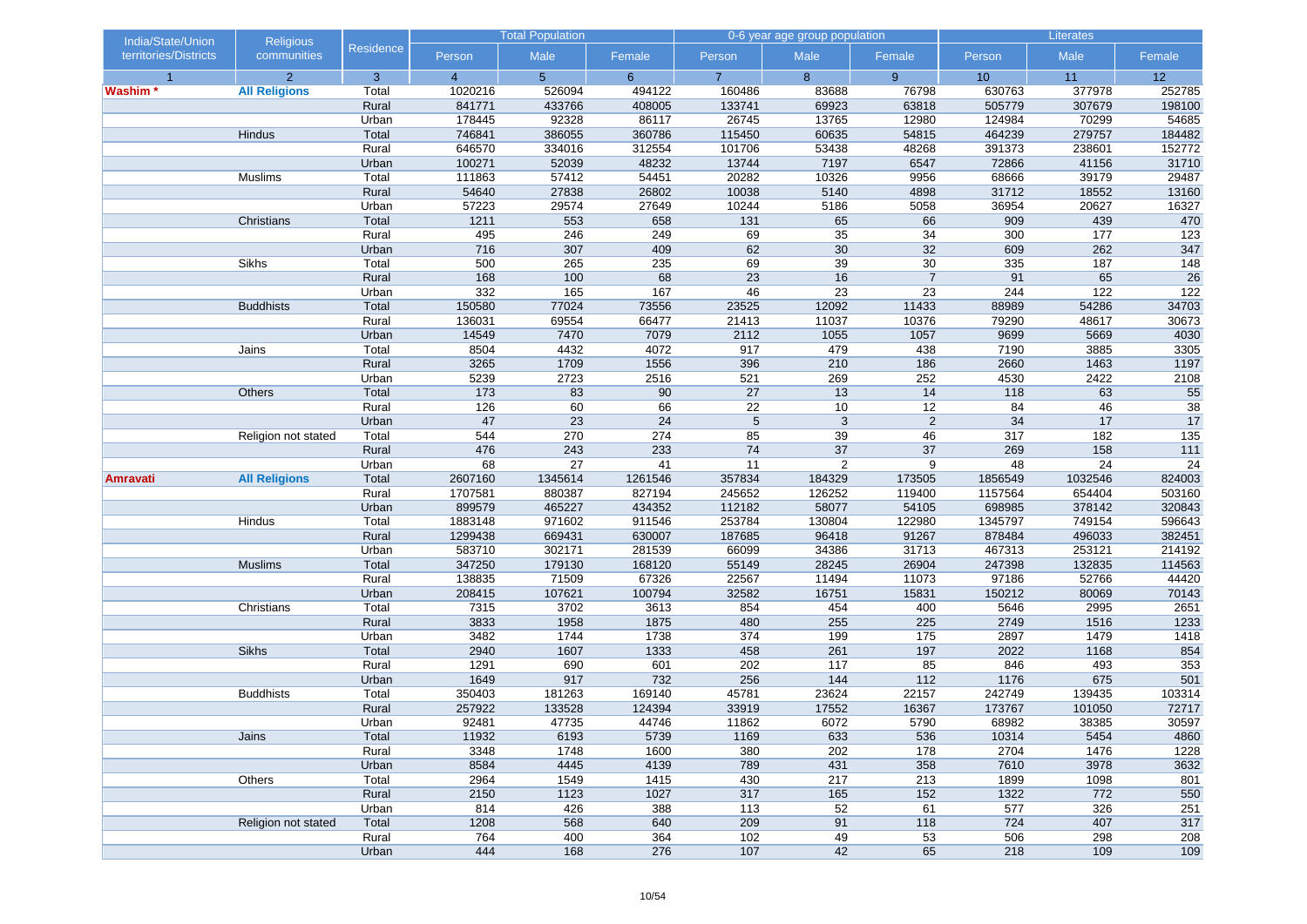| India/State/Union     | <b>Religious</b>     |                |                | <b>Total Population</b> |             |                | 0-6 year age group population |          | Literates   |            |              |
|-----------------------|----------------------|----------------|----------------|-------------------------|-------------|----------------|-------------------------------|----------|-------------|------------|--------------|
| territories/Districts | communities          | Residence      | Person         | Male                    | Female      | Person         | Male                          | Female   | Person      | Male       | Female       |
| $\overline{1}$        | $\overline{2}$       | 3              | $\overline{4}$ | 5 <sup>5</sup>          | $6^{\circ}$ | $\overline{7}$ | 8                             | 9        | 10          | 11         | 12           |
| <b>Wardha</b>         | <b>All Religions</b> | Total          | 1236736        | 638990                  | 597746      | 155612         | 80704                         | 74908    | 865556      | 486736     | 378820       |
|                       |                      | Rural          | 911695         | 470610                  | 441085      | 118439         | 61106                         | 57333    | 610393      | 347267     | 263126       |
|                       |                      | Urban          | 325041         | 168380                  | 156661      | 37173          | 19598                         | 17575    | 255163      | 139469     | 115694       |
|                       | Hindus               | Total          | 1006235        | 520030                  | 486205      | 127993         | 66358                         | 61635    | 698990      | 393332     | 305658       |
|                       |                      | Rural          | 758419         | 391552                  | 366867      | 99804          | 51472                         | 48332    | 503872      | 286690     | 217182       |
|                       |                      | Urban          | 247816         | 128478                  | 119338      | 28189          | 14886                         | 13303    | 195118      | 106642     | 88476        |
|                       | Muslims              | Total          | 47605          | 24578                   | 23027       | 6433           | 3461                          | 2972     | 34683       | 18891      | 15792        |
|                       |                      | Rural          | 21481          | 11020                   | 10461       | 2971           | 1596                          | 1375     | 14912       | 8179       | 6733         |
|                       |                      | Urban          | 26124          | 13558                   | 12566       | 3462           | 1865                          | 1597     | 19771       | 10712      | 9059         |
|                       | Christians           | Total          | 2559           | 1256                    | 1303        | 249            | 114                           | 135      | 2079        | 1066       | 1013         |
|                       |                      | Rural          | 1551           | 746<br>510              | 805         | 147<br>102     | 71<br>43                      | 76<br>59 | 1233<br>846 | 622<br>444 | 611          |
|                       | Sikhs                | Urban          | 1008<br>1825   | 994                     | 498<br>831  | 319            | 178                           | 141      | 1070        | 648        | 402<br>422   |
|                       |                      | Total<br>Rural | 1232           | 665                     | 567         | 231            | 125                           | 106      | 661         | 405        | 256          |
|                       |                      | Urban          | 593            | 329                     | 264         | 88             | 53                            | 35       | 409         | 243        |              |
|                       | <b>Buddhists</b>     | Total          | 169579         | 87536                   | 82043       | 19623          | 10094                         | 9529     | 121768      | 69071      | 166<br>52697 |
|                       |                      | Rural          | 125165         | 64630                   | 60535       | 14811          | 7607                          | 7204     | 87146       | 49927      | 37219        |
|                       |                      | Urban          | 44414          | 22906                   | 21508       | 4812           | 2487                          | 2325     | 34622       | 19144      | 15478        |
|                       | Jains                | Total          | 5990           | 3084                    | 2906        | 578            | 311                           | 267      | 5269        | 2738       | 2531         |
|                       |                      | Rural          | 1368           | 717                     | 651         | 135            | 75                            | 60       | 1182        | 631        | 551          |
|                       |                      | Urban          | 4622           | 2367                    | 2255        | 443            | 236                           | 207      | 4087        | 2107       | 1980         |
|                       | Others               | Total          | 1930           | 986                     | 944         | 282            | 122                           | 160      | 1075        | 634        | 441          |
|                       |                      | Rural          | 1713           | 886                     | 827         | 239            | 109                           | 130      | 933         | 553        | 380          |
|                       |                      | Urban          | 217            | 100                     | 117         | 43             | 13                            | 30       | 142         | 81         | 61           |
|                       | Religion not stated  | Total          | 1013           | 526                     | 487         | 135            | 66                            | 69       | 622         | 356        | 266          |
|                       |                      | Rural          | 766            | 394                     | 372         | 101            | 51                            | 50       | 454         | 260        | 194          |
|                       |                      | Urban          | 247            | 132                     | 115         | 34             | 15                            | 19       | 168         | 96         | 72           |
| <b>Nagpur</b>         | <b>All Religions</b> | Total          | 4067637        | 2105314                 | 1962323     | 525850         | 270823                        | 255027   | 2976205     | 1654342    | 1321863      |
|                       |                      | Rural          | 1453886        | 751516                  | 702370      | 202187         | 103414                        | 98773    | 945983      | 544205     | 401778       |
|                       |                      | Urban          | 2613751        | 1353798                 | 1259953     | 323663         | 167409                        | 156254   | 2030222     | 1110137    | 920085       |
|                       | Hindus               | Total          | 3090588        | 1603190                 | 1487398     | 400720         | 206391                        | 194329   | 2239632     | 1251950    | 987682       |
|                       |                      | Rural          | 1222774        | 631985                  | 590789      | 172120         | 87942                         | 84178    | 789042      | 454029     | 335013       |
|                       |                      | Urban          | 1867814        | 971205                  | 896609      | 228600         | 118449                        | 110151   | 1450590     | 797921     | 652669       |
|                       | <b>Muslims</b>       | Total          | 296709         | 153345                  | 143364      | 43315          | 22199                         | 21116    | 221163      | 119784     | 101379       |
|                       |                      | Rural          | 26146          | 13752                   | 12394       | 3714           | 1962                          | 1752     | 18895       | 10692      | 8203         |
|                       |                      | Urban          | 270563         | 139593                  | 130970      | 39601          | 20237                         | 19364    | 202268      | 109092     | 93176        |
|                       | Christians           | Total          | 31682          | 16034                   | 15648       | 3347           | 1688                          | 1659     | 26755       | 13855      | 12900        |
|                       |                      | Rural          | 3064           | 1587                    | 1477        | 415            | 199                           | 216      | 2246        | 1246       | 1000         |
|                       |                      | Urban          | 28618          | 14447                   | 14171       | 2932           | 1489                          | 1443     | 24509       | 12609      | 11900        |
|                       | <b>Sikhs</b>         | Total          | 19633          | 10448                   | 9185        | 2354           | 1279                          | 1075     | 15714       | 8596       | 7118         |
|                       |                      | Rural          | 1846           | 1008                    | 838         | 289            | 141                           | 148      | 1166        | 726        | 440          |
|                       |                      | Urban          | 17787          | 9440                    | 8347        | 2065           | 1138                          | 927      | 14548       | 7870       | 6678         |
|                       | <b>Buddhists</b>     | Total          | 589218         | 301996                  | 287222      | 71349          | 36803                         | 34546    | 442904      | 243833     | 199071       |
|                       |                      | Rural          | 186685         | 96455                   | 90230       | 23730          | 12199                         | 11531    | 126832      | 72861      | 53971        |
|                       |                      | Urban          | 402533         | 205541                  | 196992      | 47619          | 24604                         | 23015    | 316072      | 170972     | 145100       |
|                       | Jains                | Total          | 22608          | 11601                   | 11007       | 2388           | 1252                          | 1136     | 19630       | 10225      | 9405         |
|                       |                      | Rural          | 1815           | 947                     | 868         | 195            | 99                            | 96       | 1475        | 804        | 671          |
|                       |                      | Urban          | 20793          | 10654                   | 10139       | 2193           | 1153                          | 1040     | 18155       | 9421       | 8734         |
|                       | Others               | Total          | 14649          | 7370                    | 7279        | 2038           | 1031                          | 1007     | 8886        | 5240       | 3646         |
|                       |                      | Rural          | 10640          | 5313                    | 5327        | 1599           | 811                           | 788      | 5810        | 3551       | 2259         |
|                       |                      | Urban          | 4009           | 2057                    | 1952        | 439            | 220                           | 219      | 3076        | 1689       | 1387         |
|                       | Religion not stated  | Total          | 2550           | 1330                    | 1220        | 339            | 180                           | 159      | 1521        | 859        | 662          |
|                       |                      | Rural          | 916            | 469                     | 447         | 125            | 61                            | 64       | 517         | 296        | 221          |
|                       |                      | Urban          | 1634           | 861                     | 773         | 214            | 119                           | 95       | 1004        | 563        | 441          |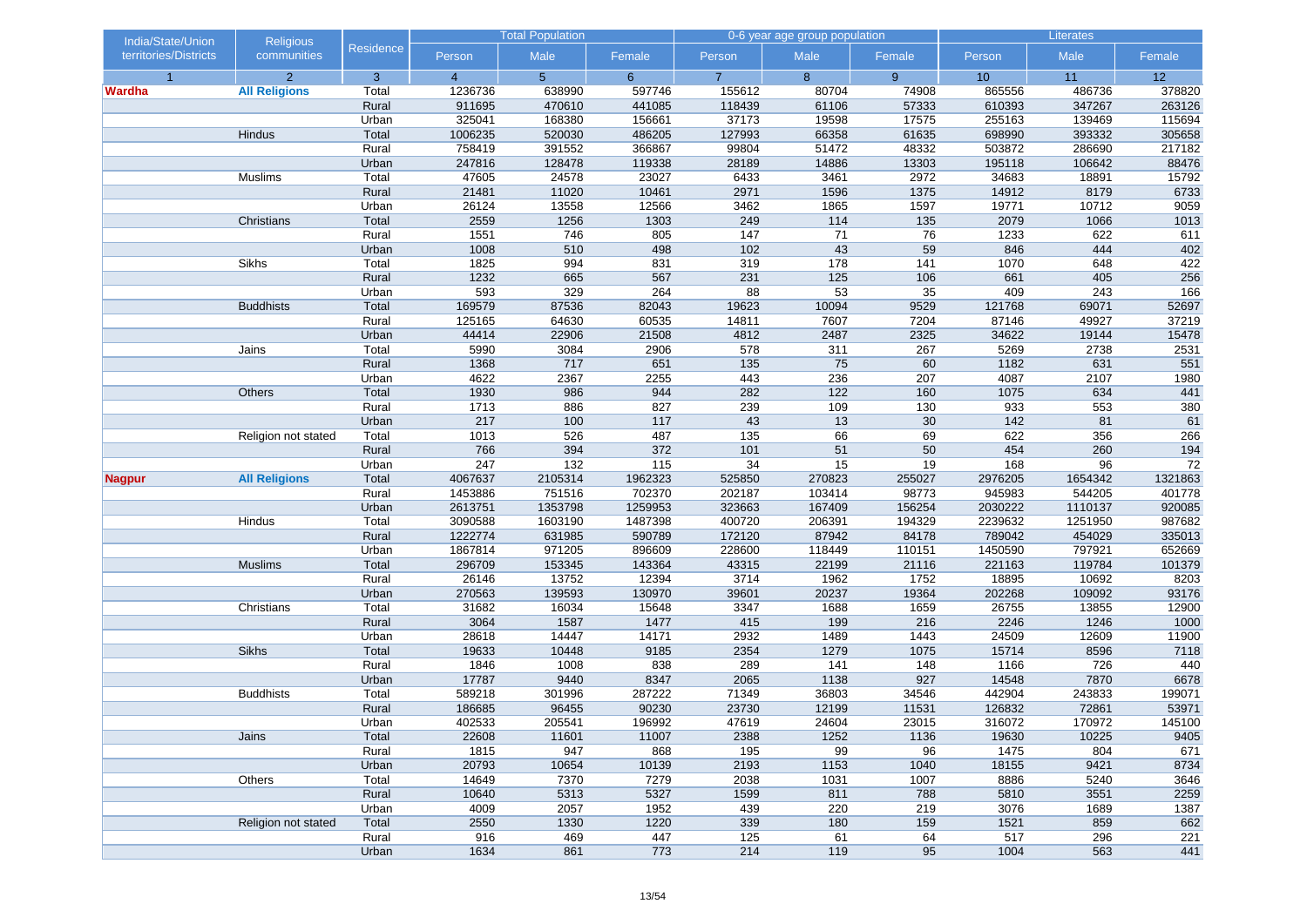| India/State/Union     | <b>Religious</b>     |                |                | <b>Total Population</b> |             |                | 0-6 year age group population |                 | Literates        |            |                 |
|-----------------------|----------------------|----------------|----------------|-------------------------|-------------|----------------|-------------------------------|-----------------|------------------|------------|-----------------|
| territories/Districts | communities          | Residence      | Person         | Male                    | Female      | Person         | Male                          | Female          | Person           | Male       | Female          |
| $\overline{1}$        | $\overline{2}$       | 3              | $\overline{4}$ | 5 <sup>5</sup>          | $6^{\circ}$ | $\overline{7}$ | 8                             | 9               | 10               | 11         | 12              |
| <b>Bhandara</b>       | <b>All Religions</b> | Total          | 1136146        | 573445                  | 562701      | 154051         | 78749                         | 75302           | 770662           | 440122     | 330540          |
|                       |                      | Rural          | 960418         | 483768                  | 476650      | 133703         | 68270                         | 65433           | 632659           | 364572     | 268087          |
|                       |                      | Urban          | 175728         | 89677                   | 86051       | 20348          | 10479                         | 9869            | 138003           | 75550      | 62453           |
|                       | Hindus               | Total          | 953507         | 481654                  | 471853      | 131228         | 67098                         | 64130           | 640137           | 366151     | 273986          |
|                       |                      | Rural          | 808836         | 407667                  | 401169      | 114458         | 58427                         | 56031           | 527250           | 304046     | 223204          |
|                       |                      | Urban          | 144671         | 73987                   | 70684       | 16770          | 8671                          | 8099            | 112887           | 62105      | 50782           |
|                       | Muslims              | Total          | 23324          | 12017                   | 11307       | 3107           | 1566                          | 1541            | 18400            | 10096      | 8304            |
|                       |                      | Rural          | 10343          | 5343                    | 5000        | 1391           | 714                           | 677             | 7960             | 4449       | 3511            |
|                       |                      | Urban          | 12981          | 6674                    | 6307        | 1716           | 852                           | 864             | 10440            | 5647       | 4793            |
|                       | Christians           | Total          | 1844           | 948                     | 896         | 198            | 93                            | 105             | 1499             | 815        | 684             |
|                       |                      | Rural          | 1008           | 525                     | 483<br>413  | 123<br>75      | $\overline{58}$<br>35         | 65              | 765<br>734       | 432        | 333<br>351      |
|                       | Sikhs                | Urban          | 836<br>739     | 423<br>415              | 324         | 83             | 36                            | 40<br>47        | 535              | 383<br>332 | 203             |
|                       |                      | Total<br>Rural | 422            | 239                     | 183         | 57             | 24                            | 33              | 273              | 177        | 96              |
|                       |                      | Urban          | 317            | 176                     | 141         | 26             | 12                            | 14              | 262              | 155        | 107             |
|                       | <b>Buddhists</b>     | Total          | 144541         | 72254                   | 72287       | 17822          | 9118                          | 8704            | 102075           | 57986      | 44089           |
|                       |                      | Rural          | 128549         | 64313                   | 64236       | 16159          | 8255                          | 7904            | 89168            | 51145      | 38023           |
|                       |                      | Urban          | 15992          | 7941                    | 8051        | 1663           | 863                           | 800             | 12907            | 6841       | 6066            |
|                       | Jains                | Total          | 975            | 509                     | 466         | 106            | 52                            | 54              | 824              | 445        | 379             |
|                       |                      | Rural          | 480            | 257                     | 223         | 56             | 29                            | 27              | 389              | 218        | 171             |
|                       |                      | Urban          | 495            | 252                     | 243         | 50             | $\overline{23}$               | $\overline{27}$ | 435              | 227        | 208             |
|                       | Others               | Total          | 10655          | 5361                    | 5294        | 1425           | 745                           | 680             | 6876             | 4108       | 2768            |
|                       |                      | Rural          | 10274          | 5168                    | 5106        | 1388           | 725                           | 663             | 6572             | 3939       | 2633            |
|                       |                      | Urban          | 381            | 193                     | 188         | 37             | 20                            | 17              | 304              | 169        | 135             |
|                       | Religion not stated  | Total          | 561            | 287                     | 274         | 82             | 41                            | 41              | 316              | 189        | 127             |
|                       |                      | Rural          | 506            | 256                     | 250         | 71             | 38                            | 33              | 282              | 166        | 116             |
|                       |                      | Urban          | 55             | 31                      | 24          | 11             | 3                             | 8               | 34               | 23         | $\overline{11}$ |
| Gondiya *             | <b>All Religions</b> | Total          | 1200707        | 598834                  | 601873      | 171191         | 87427                         | 83764           | 808414           | 458266     | 350148          |
|                       |                      | Rural          | 1057276        | 526022                  | 531254      | 153908         | 78504                         | 75404           | 696043           | 397216     | 298827          |
|                       |                      | Urban          | 143431         | 72812                   | 70619       | 17283          | 8923                          | 8360            | 112371           | 61050      | 51321           |
|                       | Hindus               | Total          | 1041802        | 519643                  | 522159      | 149839         | 76403                         | 73436           | 695252           | 394819     | 300433          |
|                       |                      | Rural          | 930770         | 463131                  | 467639      | 136572         | 69509                         | 67063           | 608208           | 347468     | 260740          |
|                       |                      | Urban          | 111032         | 56512                   | 54520       | 13267          | 6894                          | 6373            | 87044            | 47351      | 39693           |
|                       | <b>Muslims</b>       | Total          | 21980          | 11075                   | 10905       | 3109           | 1536                          | 1573            | 16416            | 9015       | 7401            |
|                       |                      | Rural          | 11615          | 5880                    | 5735        | 1742           | 892                           | 850             | 8327             | 4666       | 3661            |
|                       |                      | Urban          | 10365          | 5195                    | 5170        | 1367           | 644                           | 723             | 8089             | 4349       | 3740            |
|                       | Christians           | Total          | 1292           | 648                     | 644         | 147            | 79                            | 68              | 1021             | 548        | 473             |
|                       |                      | Rural          | 643            | 321                     | 322         | 86             | 42                            | 44              | 462              | 263        | 199             |
|                       |                      | Urban          | 649            | 327                     | 322         | 61             | 37                            | 24              | 559              | 285        | 274             |
|                       | <b>Sikhs</b>         | Total          | 1745           | 938                     | 807         | 218            | $111$                         | 107             | 1426             | 789        | 637             |
|                       |                      | Rural          | 799            | 427                     | 372         | 111            | 54                            | 57              | 615              | 344        | 271             |
|                       |                      | Urban          | 946            | 511                     | 435         | 107            | 57                            | 50              | 811              | 445        | 366             |
|                       | <b>Buddhists</b>     | Total          | 119618         | 59465                   | 60153       | 15679          | 8164                          | 7515            | 85770            | 48082      | 37688           |
|                       |                      | Rural          | 100398         | 49834                   | 50564       | 13321          | 6943                          | 6378            | 70944            | 40017      | 30927           |
|                       |                      | Urban          | 19220          | 9631                    | 9589        | 2358           | 1221                          | 1137            | 14826            | 8065       | 6761            |
|                       | Jains                | Total          | 1471           | 760                     | 711         | 159            | 83                            | 76              | 1268             | 669        | 599             |
|                       |                      | Rural          | 463            | 239                     | 224         | 54             | 26                            | 28              | 378              | 207        | 171             |
|                       |                      | Urban          | 1008           | 521                     | 487         | 105            | 57                            | 48              | 890              | 462        | 428             |
|                       | Others               | Total          | 12190          | 5990                    | 6200        | 1941           | 998                           | 943             | 6877             | 4113       | 2764            |
|                       |                      | Rural          | 12008          | 5894                    | 6114        | 1928           | 989                           | 939             | 6744             | 4033       | 2711            |
|                       |                      | Urban          | 182            | 96                      | 86          | 13             | 9                             | 4               | $\overline{133}$ | 80         | 53              |
|                       | Religion not stated  | Total          | 609            | 315                     | 294         | 99             | 53                            | 46              | 384              | 231        | 153             |
|                       |                      | Rural          | 580            | 296                     | 284         | 94             | 49                            | 45              | 365              | 218        | 147             |
|                       |                      | Urban          | 29             | 19                      | 10          | $\sqrt{5}$     | $\overline{4}$                | $\mathbf{1}$    | 19               | 13         | $\,6\,$         |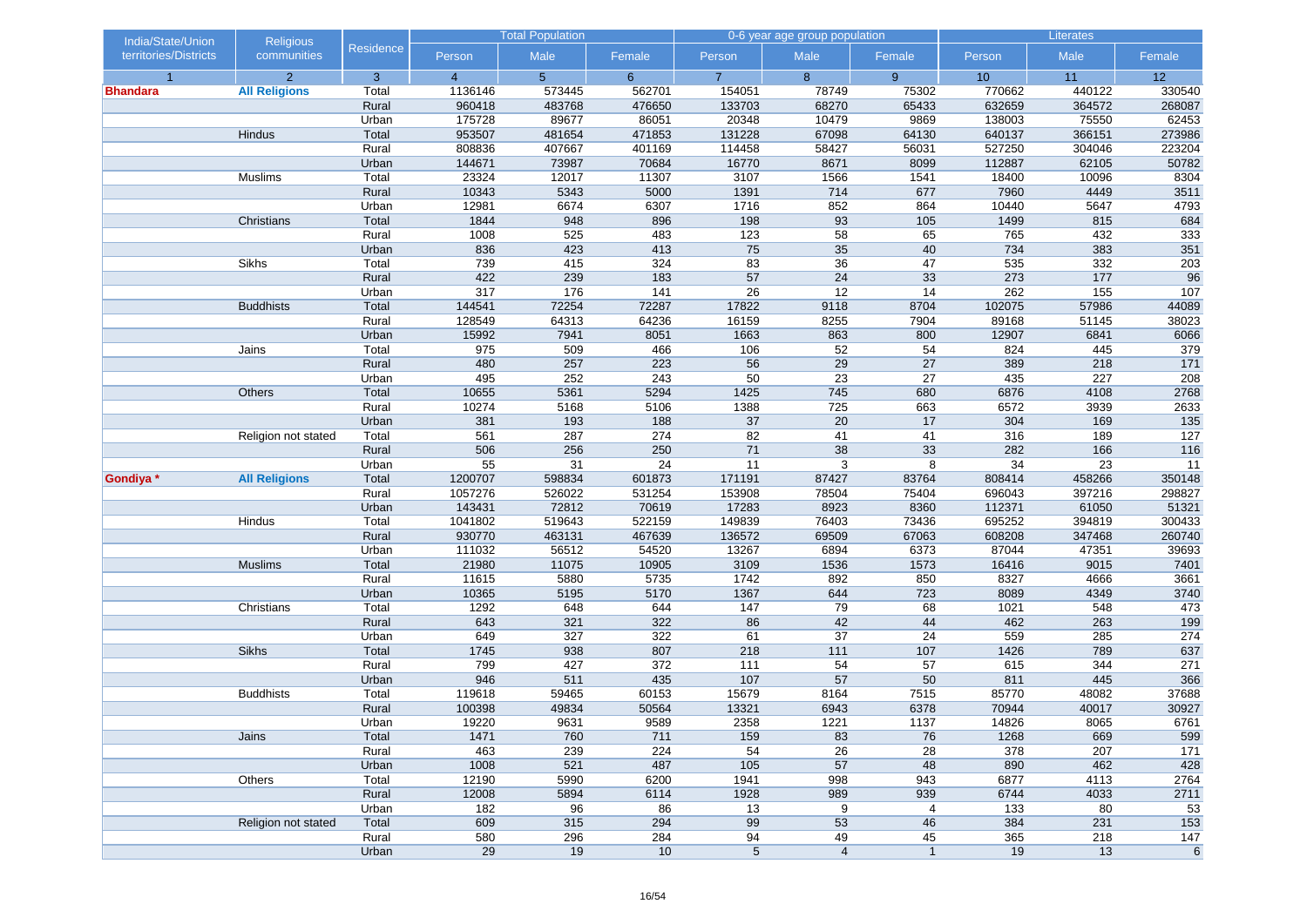| India/State/Union     | <b>Religious</b>     |                |                  | <b>Total Population</b> |              |                | 0-6 year age group population |             |               | Literates    |              |
|-----------------------|----------------------|----------------|------------------|-------------------------|--------------|----------------|-------------------------------|-------------|---------------|--------------|--------------|
| territories/Districts | communities          | Residence      | Person           | Male                    | Female       | Person         | Male                          | Female      | Person        | Male         | Female       |
| $\overline{1}$        | $\overline{2}$       | 3              | $\overline{4}$   | 5 <sup>5</sup>          | $6^{\circ}$  | $\overline{7}$ | 8                             | 9           | 10            | 11           | 12           |
| Gadchiroli            | <b>All Religions</b> | Total          | 970294           | 491101                  | 479193       | 154744         | 78724                         | 76020       | 490121        | 296314       | 193807       |
|                       |                      | Rural          | 903033           | 456647                  | 446386       | 145571         | 73991                         | 71580       | 441924        | 269343       | 172581       |
|                       |                      | Urban          | 67261            | 34454                   | 32807        | 9173           | 4733                          | 4440        | 48197         | 26971        | 21226        |
|                       | Hindus               | Total          | 818640           | 414197                  | 404443       | 130989         | 66448                         | 64541       | 404247        | 245528       | 158719       |
|                       |                      | Rural          | 768376           | 388447                  | 379929       | 124147         | 62973                         | 61174       | 368895        | 225577       | 143318       |
|                       |                      | Urban          | 50264            | 25750                   | 24514        | 6842           | 3475                          | 3367        | 35352         | 19951        | 15401        |
|                       | Muslims              | Total          | 17341            | 8909                    | 8432         | 2565           | 1379                          | 1186        | 12539         | 6991         | 5548         |
|                       |                      | Rural          | 11024            | 5634                    | 5390         | 1680           | 884                           | 796         | 7623          | 4346         | 3277         |
|                       | Christians           | Urban<br>Total | 6317<br>3423     | 3275<br>1757            | 3042<br>1666 | 885<br>657     | 495<br>357                    | 390<br>300  | 4916<br>1782  | 2645<br>1018 | 2271<br>764  |
|                       |                      | Rural          | 3284             | 1689                    | 1595         | 642            | 347                           | 295         | 1661          | 961          | 700          |
|                       |                      |                | 139              | 68                      | 71           | 15             | 10                            | 5           | $121$         | 57           | 64           |
|                       | Sikhs                | Urban<br>Total | 603              | 320                     | 283          | 116            | 57                            | 59          | 365           | 219          | 146          |
|                       |                      | Rural          | 393              | 208                     | 185          | 77             | 40                            | 37          | 218           | $132$        | 86           |
|                       |                      | Urban          | 210              | 112                     | 98           | 39             | 17                            | 22          | 147           | 87           | 60           |
|                       | <b>Buddhists</b>     | Total          | 78058            | 39462                   | 38596        | 11129          | 5658                          | 5471        | 49034         | 28771        | 20263        |
|                       |                      | Rural          | 68180            | 34442                   | 33738        | 9780           | 4947                          | 4833        | 41730         | 24731        | 16999        |
|                       |                      | Urban          | 9878             | 5020                    | 4858         | 1349           | 711                           | 638         | 7304          | 4040         | 3264         |
|                       | Jains                | Total          | 369              | 191                     | 178          | 45             | 20                            | 25          | 297           | 166          | 131          |
|                       |                      | Rural          | 198              | 102                     | 96           | 29             | 13                            | 16          | 151           | 85           | 66           |
|                       |                      | Urban          | $\overline{171}$ | 89                      | 82           | 16             | $\overline{7}$                | 9           | 146           | 81           | 65           |
|                       | Others               | Total          | 44825            | 22545                   | 22280        | 8328           | 4298                          | 4030        | 17709         | 11106        | 6603         |
|                       |                      | Rural          | 44556            | 22412                   | 22144        | 8304           | 4283                          | 4021        | 17506         | 10999        | 6507         |
|                       |                      | Urban          | 269              | 133                     | 136          | 24             | 15                            | 9           | 203           | 107          | 96           |
|                       | Religion not stated  | Total          | 7035             | 3720                    | 3315         | 915            | 507                           | 408         | 4148          | 2515         | 1633         |
|                       |                      | Rural          | 7022             | 3713                    | 3309         | 912            | 504                           | 408         | 4140          | 2512         | 1628         |
|                       |                      | Urban          | 13               | $\overline{7}$          | 6            | 3              | 3                             | $\mathbf 0$ | 8             | 3            | 5            |
| <b>Chandrapur</b>     | <b>All Religions</b> | Total          | 2071101          | 1062993                 | 1008108      | 279490         | 144117                        | 135373      | 1311008       | 762137       | 548871       |
|                       |                      | Rural          | 1406034          | 716461                  | 689573       | 195341         | 99817                         | 95524       | 819037        | 486135       | 332902       |
|                       |                      | Urban          | 665067           | 346532                  | 318535       | 84149          | 44300                         | 39849       | 491971        | 276002       | 215969       |
|                       | Hindus               | Total          | 1680113          | 862418                  | 817695       | 229457         | 118258                        | 111199      | 1040174       | 607809       | 432365       |
|                       |                      | Rural          | 1202772          | 612623                  | 590149       | 168950         | 86347                         | 82603       | 689475        | 409730       | 279745       |
|                       |                      | Urban          | 477341           | 249795                  | 227546       | 60507          | 31911                         | 28596       | 350699        | 198079       | 152620       |
|                       | <b>Muslims</b>       | Total          | 76050            | 39187                   | 36863        | 11286          | 5763                          | 5523        | 53968         | 30044        | 23924        |
|                       |                      | Rural          | 20005            | 10398                   | 9607         | 3070           | 1567                          | 1503        | 13084         | 7636         | 5448         |
|                       |                      | Urban          | 56045            | 28789                   | 27256        | 8216           | 4196                          | 4020        | 40884         | 22408        | 18476        |
|                       | Christians           | Total          | 11301            | 5748                    | 5553         | 1209           | 590                           | 619         | 8763          | 4748         | 4015         |
|                       |                      | Rural          | 2694             | 1383                    | 1311         | 305            | 145                           | 160         | 1964          | 1104         | 860          |
|                       |                      | Urban          | 8607             | 4365                    | 4242         | 904            | 445                           | 459         | 6799          | 3644         | 3155         |
|                       | <b>Sikhs</b>         | Total          | 4922             | 2668                    | 2254         | 676            | 376                           | 300         | 3547          | 2028         | 1519         |
|                       |                      | Rural          | 1341             | 753                     | 588          | 223            | 133                           | 90          | 800           | 500          | 300          |
|                       |                      | Urban          | 3581             | 1915                    | 1666         | 453            | 243                           | 210         | 2747          | 1528         | 1219         |
|                       | <b>Buddhists</b>     | Total          | 274067           | 140348                  | 133719       | 33627          | 17426                         | 16201       | 188445        | 108288       | 80157        |
|                       |                      | Rural          | 167155           | 85122                   | 82033        | 20985          | 10691                         | 10294       | 107276        | 63236        | 44040        |
|                       |                      | Urban          | 106912           | 55226                   | 51686        | 12642          | 6735                          | 5907        | 81169         | 45052        | 36117        |
|                       | Jains                | Total          | 4135<br>968      | 2179                    | 1956<br>454  | 418<br>100     | 229<br>49                     | 189         | 3527<br>772   | 1904<br>436  | 1623         |
|                       |                      | Rural          |                  | 514                     |              |                |                               | 51          |               |              | 336          |
|                       |                      | Urban<br>Total | 3167<br>18118    | 1665<br>9221            | 1502<br>8897 | 318<br>2444    | 180                           | 138<br>1161 | 2755<br>11356 | 1468<br>6591 | 1287<br>4765 |
|                       | Others               |                | 9346             | 4769                    | 4577         | 1439           | 1283<br>747                   | 692         | 4850          | 2990         |              |
|                       |                      | Rural<br>Urban | 8772             | 4452                    | 4320         | 1005           | 536                           | 469         | 6506          | 3601         | 1860<br>2905 |
|                       | Religion not stated  | Total          | 2395             | 1224                    | 1171         | 373            | 192                           | 181         | 1228          | 725          | 503          |
|                       |                      | Rural          | 1753             | 899                     | 854          | 269            | 138                           | 131         | 816           | 503          | 313          |
|                       |                      | Urban          | 642              | 325                     | 317          | 104            | 54                            | 50          | 412           | 222          | 190          |
|                       |                      |                |                  |                         |              |                |                               |             |               |              |              |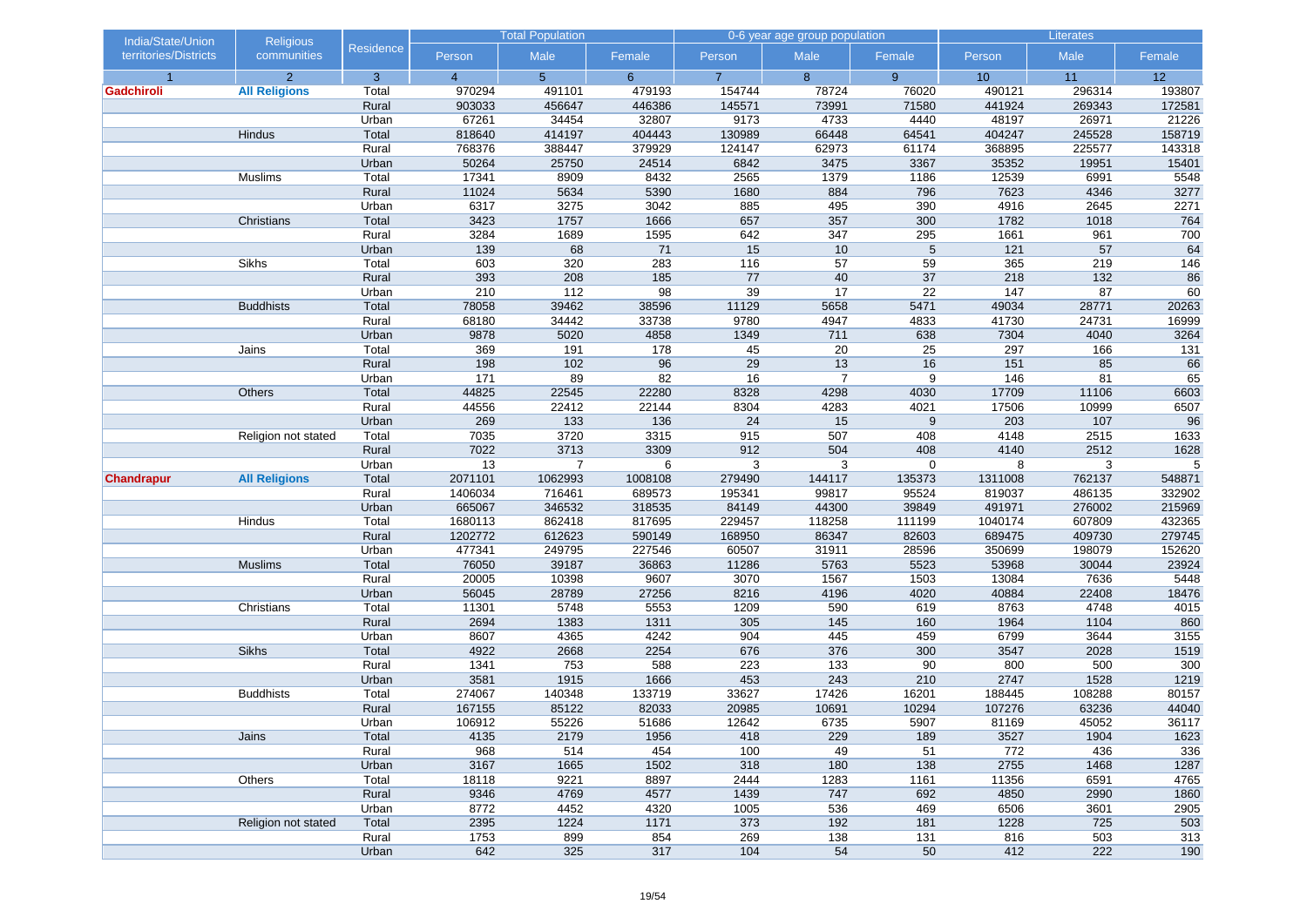| India/State/Union     | <b>Religious</b>     |                |                | <b>Total Population</b> |             |                | 0-6 year age group population |           |              | Literates  |            |
|-----------------------|----------------------|----------------|----------------|-------------------------|-------------|----------------|-------------------------------|-----------|--------------|------------|------------|
| territories/Districts | communities          | Residence      | Person         | Male                    | Female      | Person         | Male                          | Female    | Person       | Male       | Female     |
| $\overline{1}$        | $\overline{2}$       | 3              | $\overline{4}$ | 5 <sup>5</sup>          | $6^{\circ}$ | $\overline{7}$ | 8                             | 9         | 10           | 11         | 12         |
| Yavatmal              | <b>All Religions</b> | Total          | 2458271        | 1265681                 | 1192590     | 369402         | 191135                        | 178267    | 1537777      | 903639     | 634138     |
|                       |                      | Rural          | 2001060        | 1029540                 | 971520      | 309325         | 159705                        | 149620    | 1194702      | 714038     | 480664     |
|                       |                      | Urban          | 457211         | 236141                  | 221070      | 60077          | 31430                         | 28647     | 343075       | 189601     | 153474     |
|                       | Hindus               | Total          | 1999368        | 1030307                 | 969061      | 299748         | 155433                        | 144315    | 1234115      | 729059     | 505056     |
|                       |                      | Rural          | 1684533        | 867256                  | 817277      | 261087         | 135050                        | 126037    | 993932       | 596244     | 397688     |
|                       |                      | Urban          | 314835         | 163051                  | 151784      | 38661          | 20383                         | 18278     | 240183       | 132815     | 107368     |
|                       | Muslims              | Total          | 196909         | 100907                  | 96002       | 32834          | 16817                         | 16017     | 132310       | 74208      | 58102      |
|                       |                      | Rural          | 108216         | 55180                   | 53036       | 18250          | 9290                          | 8960      | 69616        | 39533      | 30083      |
|                       |                      | Urban          | 88693          | 45727                   | 42966       | 14584          | 7527                          | 7057      | 62694        | 34675      | 28019      |
|                       | Christians           | Total          | 3997           | 2050                    | 1947        | 517            | 265                           | 252       | 2997         | 1647       | 1350       |
|                       |                      | Rural          | 2068           | 1076<br>974             | 992         | 283<br>234     | 136                           | 147       | 1445         | 848<br>799 | 597        |
|                       | Sikhs                | Urban          | 1929<br>1632   | 895                     | 955<br>737  | 200            | 129<br>101                    | 105<br>99 | 1552<br>1184 | 708        | 753        |
|                       |                      | Total<br>Rural | 994            | 561                     | 433         | 127            | 62                            | 65        | 684          | 432        | 476<br>252 |
|                       |                      | Urban          | 638            | 334                     | 304         | 73             | 39                            | 34        | 500          | 276        | 224        |
|                       | <b>Buddhists</b>     | Total          | 221793         | 113823                  | 107970      | 31353          | 16037                         | 15316     | 145306       | 85435      | 59871      |
|                       |                      | Rural          | 178543         | 91809                   | 86734       | 25689          | 13154                         | 12535     | 113744       | 67864      | 45880      |
|                       |                      | Urban          | 43250          | 22014                   | 21236       | 5664           | 2883                          | 2781      | 31562        | 17571      | 13991      |
|                       | Jains                | Total          | 11098          | 5760                    | 5338        | 1204           | 643                           | 561       | 9421         | 5035       | 4386       |
|                       |                      | Rural          | 4650           | 2428                    | 2222        | 522            | 271                           | 251       | 3878         | 2117       | 1761       |
|                       |                      | Urban          | 6448           | 3332                    | 3116        | 682            | 372                           | 310       | 5543         | 2918       | 2625       |
|                       | Others               | Total          | 20533          | 10426                   | 10107       | 3212           | 1665                          | 1547      | 10619        | 6447       | 4172       |
|                       |                      | Rural          | 19304          | 9810                    | 9494        | 3078           | 1586                          | 1492      | 9683         | 5958       | 3725       |
|                       |                      | Urban          | 1229           | 616                     | 613         | 134            | 79                            | 55        | 936          | 489        | 447        |
|                       | Religion not stated  | Total          | 2941           | 1513                    | 1428        | 334            | 174                           | 160       | 1825         | 1100       | 725        |
|                       |                      | Rural          | 2752           | 1420                    | 1332        | 289            | 156                           | 133       | 1720         | 1042       | 678        |
|                       |                      | Urban          | 189            | 93                      | 96          | 45             | 18                            | 27        | 105          | 58         | 47         |
| <b>Nanded</b>         | <b>All Religions</b> | Total          | 2876259        | 1481358                 | 1394901     | 477303         | 247468                        | 229835    | 1625685      | 992485     | 633200     |
|                       |                      | Rural          | 2187195        | 1123468                 | 1063727     | 369342         | 191438                        | 177904    | 1173603      | 731129     | 442474     |
|                       |                      | Urban          | 689064         | 357890                  | 331174      | 107961         | 56030                         | 51931     | 452082       | 261356     | 190726     |
|                       | Hindus               | Total          | 2162185        | 1114091                 | 1048094     | 351079         | 182602                        | 168477    | 1214989      | 748503     | 466486     |
|                       |                      | Rural          | 1786354        | 917749                  | 868605      | 297789         | 154548                        | 143241    | 959221       | 599345     | 359876     |
|                       |                      | Urban          | 375831         | 196342                  | 179489      | 53290          | 28054                         | 25236     | 255768       | 149158     | 106610     |
|                       | <b>Muslims</b>       | Total          | 385081         | 197651                  | 187430      | 72668          | 37252                         | 35416     | 219289       | 128120     | 91169      |
|                       |                      | Rural          | 174108         | 89150                   | 84958       | 33421          | 17157                         | 16264     | 90704        | 55743      | 34961      |
|                       |                      | Urban          | 210973         | 108501                  | 102472      | 39247          | 20095                         | 19152     | 128585       | 72377      | 56208      |
|                       | Christians           | Total          | 3734           | 1902                    | 1832        | 542            | 267                           | 275       | 2410         | 1383       | 1027       |
|                       |                      | Rural          | 1672           | 827                     | 845         | 259            | 136                           | 123       | 947          | 553        | 394        |
|                       |                      | Urban          | 2062           | 1075                    | 987         | 283            | 131                           | 152       | 1463         | 830        | 633        |
|                       | <b>Sikhs</b>         | Total          | 12645          | 6758                    | 5887        | 1845           | 979                           | 866       | 9028         | 5197       | 3831       |
|                       |                      | Rural          | 2637           | 1426                    | 1211        | 410            | 215                           | 195       | 1527         | 974        | 553        |
|                       |                      | Urban          | 10008          | 5332                    | 4676        | 1435           | 764                           | 671       | 7501         | 4223       | 3278       |
|                       | <b>Buddhists</b>     | Total          | 302161         | 155527                  | 146634      | 49656          | 25572                         | 24084     | 173056       | 105277     | 67779      |
|                       |                      | Rural          | 216491         | 111249                  | 105242      | 36508          | 18884                         | 17624     | 117766       | 72431      | 45335      |
|                       |                      | Urban          | 85670          | 44278                   | 41392       | 13148          | 6688                          | 6460      | 55290        | 32846      | 22444      |
|                       | Jains                | Total          | 5003           | 2615                    | 2388        | 593            | 328                           | 265       | 4043         | 2213       | 1830       |
|                       |                      | Rural          | 1739           | 902                     | 837         | 218            | 117                           | 101       | 1299         | 732        | 567        |
|                       |                      | Urban          | 3264           | 1713                    | 1551        | 375            | 211                           | 164       | 2744         | 1481       | 1263       |
|                       | Others               | Total          | 1148           | 601                     | 547         | 211            | 106                           | 105       | 601          | 375        | 226        |
|                       |                      | Rural          | 902            | 472                     | 430         | 184            | 93                            | 91        | 425          | 274        | 151        |
|                       |                      | Urban          | 246            | 129                     | 117         | 27             | 13                            | 14        | 176          | 101        | 75         |
|                       | Religion not stated  | Total          | 4302           | 2213                    | 2089        | 709            | 362                           | 347       | 2269         | 1417       | 852        |
|                       |                      | Rural          | 3292           | 1693                    | 1599        | 553            | 288                           | 265       | 1714         | 1077       | 637        |
|                       |                      | Urban          | 1010           | 520                     | 490         | 156            | 74                            | 82        | 555          | 340        | 215        |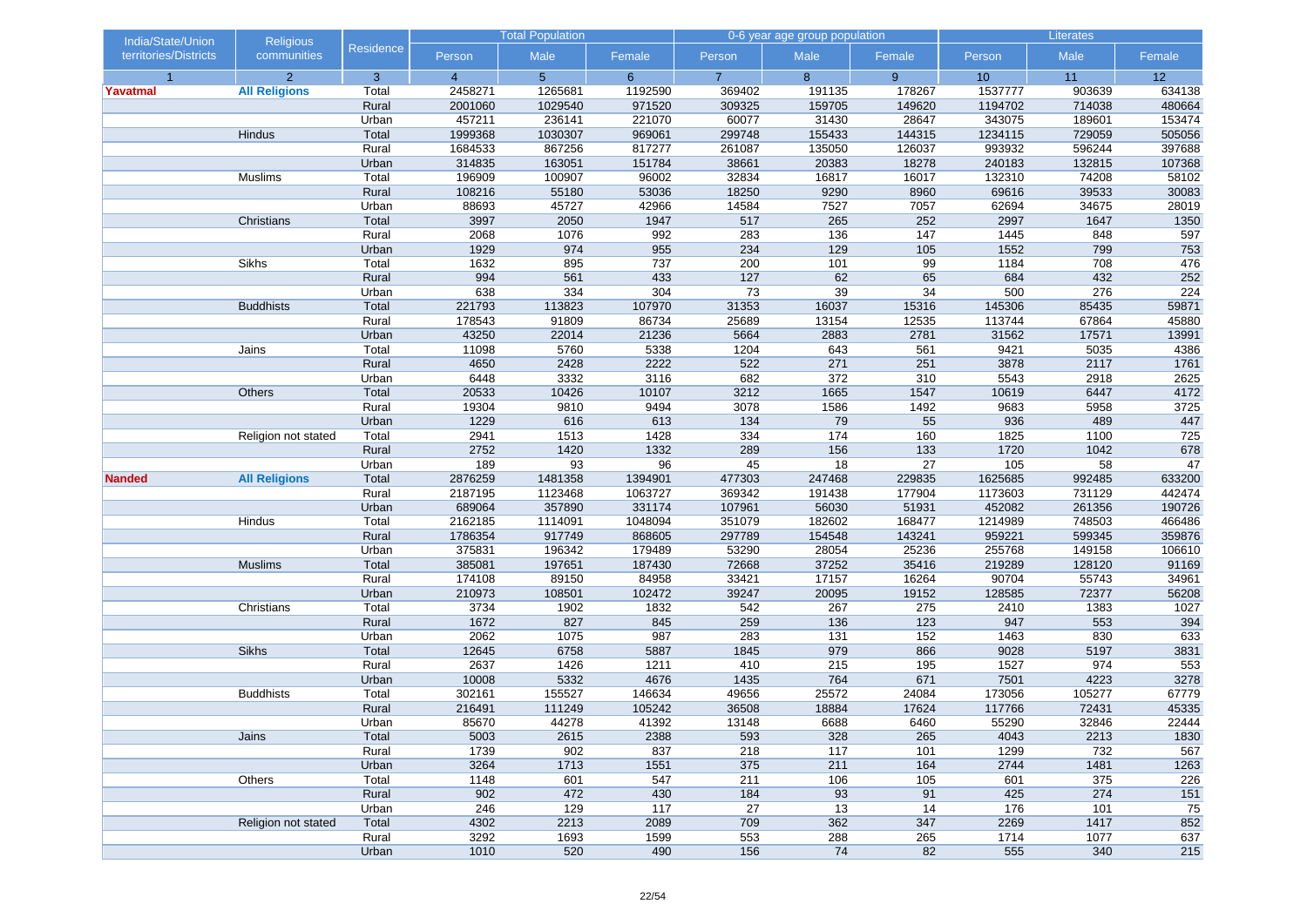| India/State/Union     | <b>Religious</b>     |                |                | <b>Total Population</b> |             |                  | 0-6 year age group population |                 |            | Literates       |             |
|-----------------------|----------------------|----------------|----------------|-------------------------|-------------|------------------|-------------------------------|-----------------|------------|-----------------|-------------|
| territories/Districts | communities          | Residence      | Person         | Male                    | Female      | Person           | Male                          | Female          | Person     | Male            | Female      |
| $\overline{1}$        | $\overline{2}$       | 3              | $\overline{4}$ | 5 <sup>5</sup>          | $6^{\circ}$ | $\overline{7}$   | 8                             | 9               | 10         | 11              | 12          |
| Hingoli *             | <b>All Religions</b> | Total          | 987160         | 505373                  | 481787      | 167098           | 86717                         | 80381           | 543309     | 337912          | 205397      |
|                       |                      | Rural          | 833130         | 425840                  | 407290      | 142241           | 73732                         | 68509           | 443956     | 280462          | 163494      |
|                       |                      | Urban          | 154030         | 79533                   | 74497       | 24857            | 12985                         | 11872           | 99353      | 57450           | 41903       |
|                       | Hindus               | Total          | 728893         | 373859                  | 355034      | 120975           | 63084                         | 57891           | 401670     | 251906          | 149764      |
|                       |                      | Rural          | 646713         | 331173                  | 315540      | 109119           | 56807                         | 52312           | 345726     | 219429          | 126297      |
|                       |                      | Urban          | 82180          | 42686                   | 39494       | 11856            | 6277                          | 5579            | 55944      | 32477           | 23467       |
|                       | Muslims              | Total          | 103199         | 52821                   | 50378       | 19844            | 10223                         | 9621            | 57018      | 33835           | 23183       |
|                       |                      | Rural          | 50912          | 25922                   | 24990       | 9844             | 5012                          | 4832            | 26452      | 16311           | 10141       |
|                       |                      | Urban          | 52287          | 26899                   | 25388       | 10000            | 5211                          | 4789            | 30566      | 17524           | 13042       |
|                       | Christians           | Total          | 468            | 237                     | 231         | 81               | 40                            | 41              | 307        | 181             | 126         |
|                       |                      | Rural          | 292            | 145                     | 147         | $\overline{54}$  | $\overline{26}$               | $\overline{28}$ | 171        | 107             | 64          |
|                       |                      | Urban          | 176            | 92                      | 84          | 27               | 14                            | 13              | 136        | 74              | 62          |
|                       | Sikhs                | Total<br>Rural | 474<br>284     | 254<br>152              | 220<br>132  | 84<br>41         | 38<br>19                      | 46<br>22        | 253<br>158 | 160<br>98       | 93<br>60    |
|                       |                      | Urban          | 190            | 102                     | 88          | 43               | 19                            | 24              | 95         | 62              |             |
|                       | <b>Buddhists</b>     | Total          | 147927         | 74930                   | 72997       | 25359            | 12906                         | 12453           | 79214      | 49143           | 33<br>30071 |
|                       |                      | Rural          | 131701         | 66751                   | 64950       | 22750            | 11631                         | 11119           | 69092      | 43181           | 25911       |
|                       |                      | Urban          | 16226          | 8179                    | 8047        | 2609             | 1275                          | 1334            | 10122      | 5962            | 4160        |
|                       | Jains                | Total          | 5245           | 2782                    | 2463        | 599              | 344                           | 255             | 4329       | 2385            | 1944        |
|                       |                      | Rural          | 2476           | 1308                    | 1168        | 313              | 174                           | 139             | 1965       | 1102            | 863         |
|                       |                      | Urban          | 2769           | 1474                    | 1295        | 286              | 170                           | 116             | 2364       | 1283            | 1081        |
|                       | Others               | Total          | 135            | 70                      | 65          | 19               | 9                             | 10              | 75         | 46              | 29          |
|                       |                      | Rural          | 61             | 33                      | 28          | 10               | 4                             | 6               | 33         | $\overline{22}$ | 11          |
|                       |                      | Urban          | 74             | 37                      | 37          | $\boldsymbol{9}$ | 5                             | $\overline{4}$  | 42         | 24              | 18          |
|                       | Religion not stated  | Total          | 819            | 420                     | 399         | 137              | 73                            | 64              | 443        | 256             | 187         |
|                       |                      | Rural          | 691            | 356                     | 335         | 110              | 59                            | 51              | 359        | 212             | 147         |
|                       |                      | Urban          | 128            | 64                      | 64          | 27               | 14                            | 13              | 84         | 44              | 40          |
| Parbhani              | <b>All Religions</b> | Total          | 1527715        | 780191                  | 747524      | 252435           | 131276                        | 121159          | 842536     | 516714          | 325822      |
|                       |                      | Rural          | 1042529        | 529729                  | 512800      | 176404           | 91435                         | 84969           | 532161     | 337569          | 194592      |
|                       |                      | Urban          | 485186         | 250462                  | 234724      | 76031            | 39841                         | 36190           | 310375     | 179145          | 131230      |
|                       | Hindus               | Total          | 1121246        | 572916                  | 548330      | 178715           | 93224                         | 85491           | 623066     | 386428          | 236638      |
|                       |                      | Rural          | 872832         | 443899                  | 428933      | 145094           | 75313                         | 69781           | 451646     | 287001          | 164645      |
|                       |                      | Urban          | 248414         | 129017                  | 119397      | 33621            | 17911                         | 15710           | 171420     | 99427           | 71993       |
|                       | <b>Muslims</b>       | Total          | 243935         | 124836                  | 119099      | 46989            | 24230                         | 22759           | 131773     | 76776           | 54997       |
|                       |                      | Rural          | 69243          | 35084                   | 34159       | 13934            | 7152                          | 6782            | 32068      | 20086           | 11982       |
|                       |                      | Urban          | 174692         | 89752                   | 84940       | 33055            | 17078                         | 15977           | 99705      | 56690           | 43015       |
|                       | Christians           | Total          | 1368           | 674                     | 694         | 176              | 92                            | 84              | 1018       | 526             | 492         |
|                       |                      | Rural          | 327            | 159                     | 168         | 45               | 18                            | 27              | 190        | 106             | 84          |
|                       |                      | Urban          | 1041           | 515                     | 526         | 131              | 74                            | 57              | 828        | 420             | 408         |
|                       | <b>Sikhs</b>         | Total          | 789            | 415                     | 374         | 164              | 92                            | 72              | 379        | 233             | 146         |
|                       |                      | Rural          | 316            | 165                     | 151         | 70               | 39                            | 31              | 145        | 93              | 52          |
|                       |                      | Urban          | 473            | 250                     | 223         | 94               | 53                            | 41              | 234        | 140             | 94          |
|                       | <b>Buddhists</b>     | Total          | 153231         | 77586                   | 75645       | 25552            | 13215                         | 12337           | 80849      | 49649           | 31200       |
|                       |                      | Rural          | 97583          | 49190                   | 48393       | 16967            | 8750                          | 8217            | 46619      | 29356           | 17263       |
|                       |                      | Urban          | 55648          | 28396                   | 27252       | 8585             | 4465                          | 4120            | 34230      | 20293           | 13937       |
|                       | Jains                | Total          | 5698           | 3025                    | 2673        | 614              | 294                           | 320             | 4718       | 2667            | 2051        |
|                       |                      | Rural          | 1328           | 776                     | 552         | 151              | 83                            | 68              | 1061       | 666             | 395         |
|                       |                      | Urban          | 4370           | 2249                    | 2121        | 463              | 211                           | 252             | 3657       | 2001            | 1656        |
|                       | Others               | Total          | 348            | 179                     | 169         | 61               | 38                            | 23              | 185        | 105             | 80          |
|                       |                      | Rural          | 103            | 53                      | 50          | 23               | 13                            | 10              | 46         | 26              | 20          |
|                       |                      | Urban          | 245            | 126                     | 119         | 38               | 25                            | 13              | 139        | 79              | 60          |
|                       | Religion not stated  | Total          | 1100           | 560                     | 540         | 164              | 91                            | 73              | 548        | 330             | 218         |
|                       |                      | Rural          | 797            | 403                     | 394         | 120              | 67                            | 53              | 386        | 235             | 151         |
|                       |                      | Urban          | 303            | 157                     | 146         | 44               | 24                            | 20              | 162        | 95              | 67          |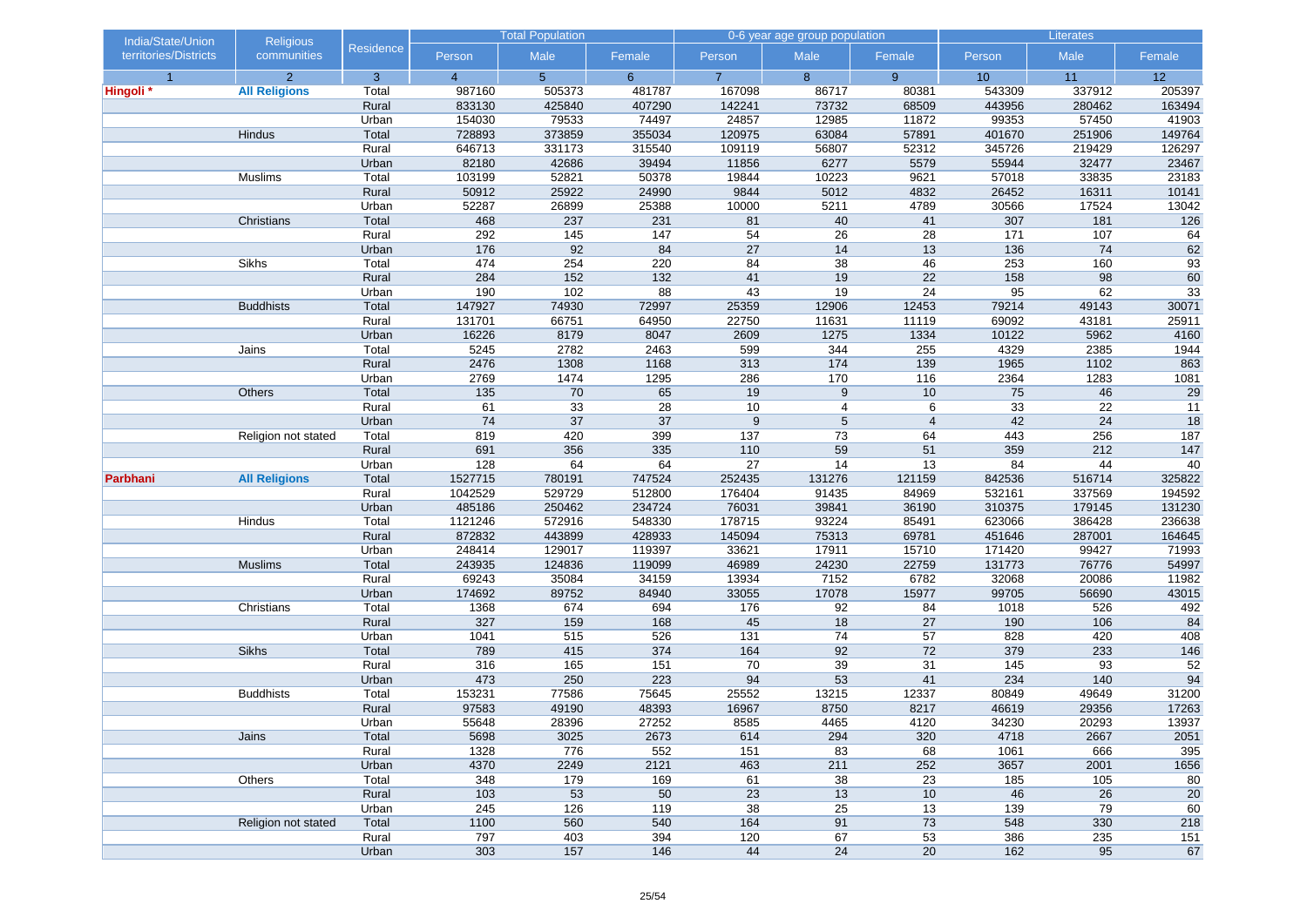| India/State/Union     | <b>Religious</b>     |                | <b>Total Population</b> |                | 0-6 year age group population |                |              | Literates   |               |               |                 |
|-----------------------|----------------------|----------------|-------------------------|----------------|-------------------------------|----------------|--------------|-------------|---------------|---------------|-----------------|
| territories/Districts | communities          | Residence      | Person                  | Male           | Female                        | Person         | Male         | Female      | Person        | Male          | Female          |
| $\overline{1}$        | $\overline{2}$       | 3              | $\overline{4}$          | 5 <sup>5</sup> | $6^{\circ}$                   | $\overline{7}$ | 8            | 9           | 10            | 11            | 12              |
| Jalna                 | <b>All Religions</b> | Total          | 1612980                 | 826903         | 786077                        | 261386         | 137345       | 124041      | 870399        | 545730        | 324669          |
|                       |                      | Rural          | 1305115                 | 667441         | 637674                        | 212693         | 111836       | 100857      | 669713        | 430195        | 239518          |
|                       |                      | Urban          | 307865                  | 159462         | 148403                        | 48693          | 25509        | 23184       | 200686        | 115535        | 85151           |
|                       | Hindus               | Total          | 1255041                 | 642569         | 612472                        | 197917         | 104456       | 93461       | 680375        | 429595        | 250780          |
|                       |                      | Rural          | 1066472                 | 544474         | 521998                        | 170163         | 89804        | 80359       | 552796        | 355497        | 197299          |
|                       |                      | Urban          | 188569                  | 98095          | 90474                         | 27754          | 14652        | 13102       | 127579        | 74098         | 53481           |
|                       | Muslims              | Total          | 211531                  | 109589         | 101942                        | 39604          | 20588        | 19016       | 113219        | 68583         | 44636           |
|                       |                      | Rural          | 128299                  | 66601          | 61698                         | 24315          | 12675        | 11640       | 63861         | 40536         | 23325           |
|                       | Christians           | Urban<br>Total | 83232<br>12438          | 42988<br>6217  | 40244<br>6221                 | 15289<br>1998  | 7913<br>1047 | 7376<br>951 | 49358<br>7674 | 28047<br>4176 | 21311<br>3498   |
|                       |                      | Rural          | 4645                    | 2403           | 2242                          | 822            | 433          | 389         | 2360          | 1436          | 924             |
|                       |                      |                | 7793                    | 3814           | 3979                          | 1176           | 614          | 562         | 5314          | 2740          | 2574            |
|                       | Sikhs                | Urban<br>Total | 1515                    | 804            | 711                           | 306            | 156          | 150         | 741           | 465           | 276             |
|                       |                      | Rural          | 671                     | 355            | 316                           | 130            | 70           | 60          | 307           | 208           | 99              |
|                       |                      | Urban          | 844                     | 449            | 395                           | 176            | 86           | 90          | 434           | 257           | 177             |
|                       | <b>Buddhists</b>     | Total          | 121033                  | 61860          | 59173                         | 20100          | 10367        | 9733        | 59961         | 38214         | 21747           |
|                       |                      | Rural          | 100207                  | 51124          | 49083                         | 16569          | 8527         | 8042        | 47292         | 30675         | 16617           |
|                       |                      | Urban          | 20826                   | 10736          | 10090                         | 3531           | 1840         | 1691        | 12669         | 7539          | 5130            |
|                       | Jains                | Total          | 8960                    | 4586           | 4374                          | 1044           | 534          | 510         | 7204          | 3915          | 3289            |
|                       |                      | Rural          | 3152                    | 1622           | 1530                          | 400            | 188          | 212         | 2350          | 1354          | 996             |
|                       |                      | Urban          | 5808                    | 2964           | 2844                          | 644            | 346          | 298         | 4854          | 2561          | 2293            |
|                       | Others               | Total          | 489                     | 261            | 228                           | 82             | 42           | 40          | 312           | 188           | $124$           |
|                       |                      | Rural          | 176                     | 95             | 81                            | 44             | 21           | 23          | 85            | 56            | $\overline{29}$ |
|                       |                      | Urban          | 313                     | 166            | 147                           | 38             | 21           | 17          | 227           | 132           | 95              |
|                       | Religion not stated  | Total          | 1973                    | 1017           | 956                           | 335            | 155          | 180         | 913           | 594           | 319             |
|                       |                      | Rural          | 1493                    | 767            | 726                           | 250            | 118          | 132         | 662           | 433           | 229             |
|                       |                      | Urban          | 480                     | 250            | 230                           | 85             | 37           | 48          | 251           | 161           | 90              |
| Aurangabad            | <b>All Religions</b> | Total          | 2897013                 | 1505363        | 1391650                       | 467934         | 247542       | 220392      | 1771659       | 1067801       | 703858          |
|                       |                      | Rural          | 1809863                 | 934813         | 875050                        | 299140         | 158046       | 141094      | 1012612       | 633998        | 378614          |
|                       |                      | Urban          | 1087150                 | 570550         | 516600                        | 168794         | 89496        | 79298       | 759047        | 433803        | 325244          |
|                       | Hindus               | Total          | 2030181                 | 1057240        | 972941                        | 315200         | 168783       | 146417      | 1247635       | 758391        | 489244          |
|                       |                      | Rural          | 1451948                 | 750773         | 701175                        | 232875         | 124087       | 108788      | 823585        | 515518        | 308067          |
|                       |                      | Urban          | 578233                  | 306467         | 271766                        | 82325          | 44696        | 37629       | 424050        | 242873        | 181177          |
|                       | <b>Muslims</b>       | Total          | 569516                  | 294154         | 275362                        | 105689         | 54329        | 51360       | 336925        | 198078        | 138847          |
|                       |                      | Rural          | 245935                  | 126300         | 119635                        | 47713          | 24403        | 23310       | 126574        | 79594         | 46980           |
|                       |                      | Urban          | 323581                  | 167854         | 155727                        | 57976          | 29926        | 28050       | 210351        | 118484        | 91867           |
|                       | Christians           | Total          | 15558                   | 7803           | 7755                          | 2291           | 1184         | 1107        | 11420         | 6066          | 5354            |
|                       |                      | Rural          | 3801                    | 1952           | 1849                          | 626            | 313          | 313         | 2396          | 1399          | 997             |
|                       |                      | Urban          | 11757                   | 5851           | 5906                          | 1665           | 871          | 794         | 9024          | 4667          | 4357            |
|                       | <b>Sikhs</b>         | Total          | 4452                    | 2380           | 2072                          | 542            | 291          | 251         | 3417          | 1907          | 1510            |
|                       |                      | Rural          | 944                     | 541            | 403                           | 157            | 84           | 73          | 538           | 361           | 177             |
|                       |                      | Urban          | 3508                    | 1839           | 1669                          | 385            | 207          | 178         | 2879          | 1546          | 1333            |
|                       | <b>Buddhists</b>     | Total          | 247222                  | 128076         | 119146                        | 40483          | 20947        | 19536       | 147831        | 90140         | 57691           |
|                       |                      | Rural          | 97777                   | 50310          | 47467                         | 16506          | 8481         | 8025        | 52373         | 33135         | 19238           |
|                       |                      | Urban          | 149445                  | 77766          | 71679                         | 23977          | 12466        | 11511       | 95458         | 57005         | 38453           |
|                       | Jains                | Total<br>Rural | 26782<br>7727           | 13933<br>4024  | 12849<br>3703                 | 3218<br>956    | 1740<br>516  | 1478<br>440 | 22404<br>6265 | 11975<br>3430 | 10429<br>2835   |
|                       |                      | Urban          | 19055                   | 9909           | 9146                          | 2262           | 1224         | 1038        | 16139         | 8545          | 7594            |
|                       | Others               | Total          | 1110                    | 594            | 516                           | 137            | 80           | 57          | 831           | 469           | 362             |
|                       |                      | Rural          | 177                     | 94             | 83                            | 28             | 19           | 9           | 101           | 61            | 40              |
|                       |                      | Urban          | 933                     | 500            | 433                           | 109            | 61           | 48          | 730           | 408           | 322             |
|                       | Religion not stated  | Total          | 2192                    | 1183           | 1009                          | 374            | 188          | 186         | 1196          | 775           | 421             |
|                       |                      | Rural          | 1554                    | 819            | 735                           | 279            | $143$        | 136         | 780           | 500           | 280             |
|                       |                      | Urban          | 638                     | 364            | 274                           | 95             | 45           | 50          | 416           | 275           | 141             |
|                       |                      |                |                         |                |                               |                |              |             |               |               |                 |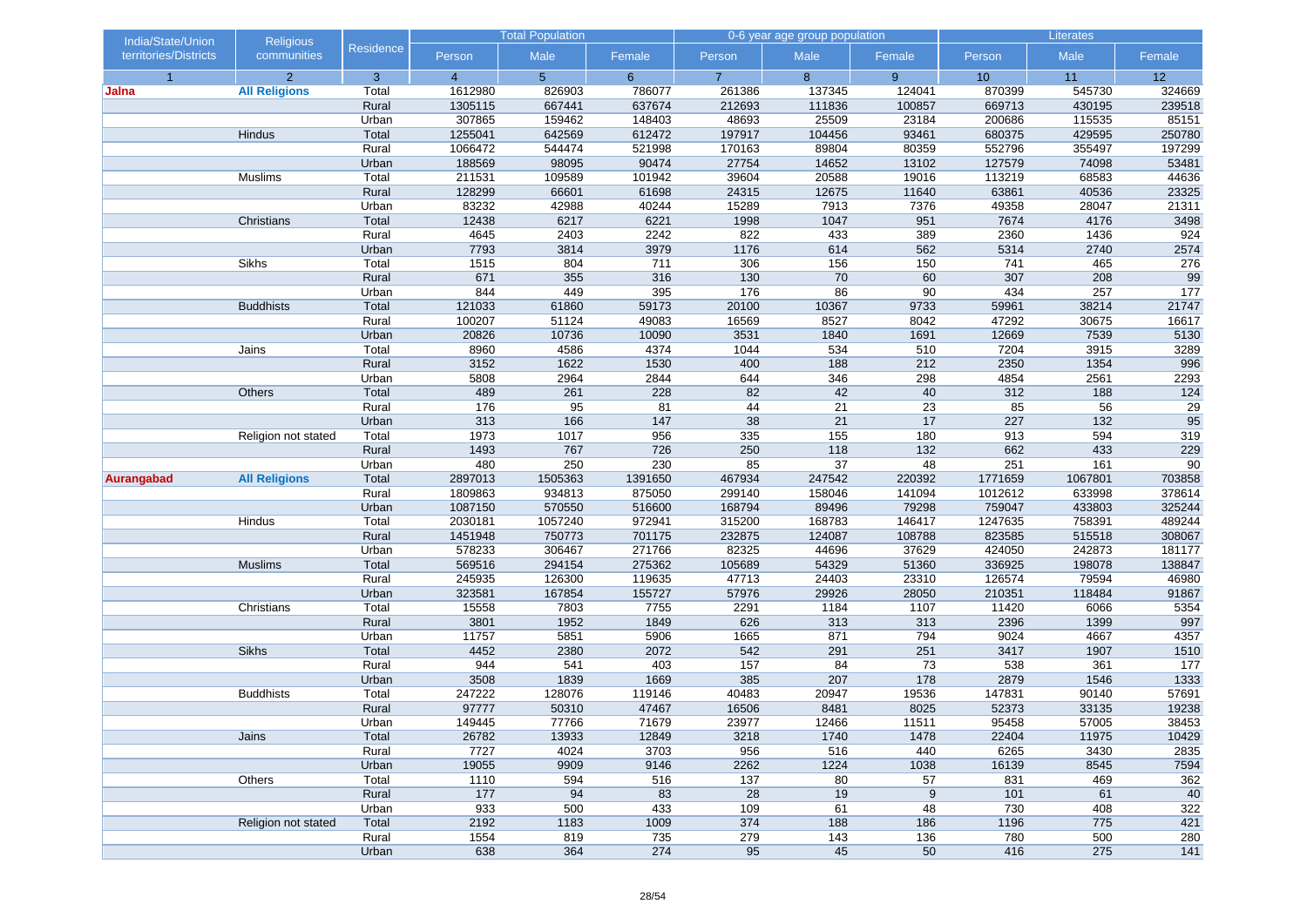| India/State/Union     | <b>Religious</b>     |                |                 | <b>Total Population</b> |                 |                | 0-6 year age group population |               |                 | Literates       |                 |
|-----------------------|----------------------|----------------|-----------------|-------------------------|-----------------|----------------|-------------------------------|---------------|-----------------|-----------------|-----------------|
| territories/Districts | communities          | Residence      | Person          | Male                    | Female          | Person         | Male                          | Female        | Person          | Male            | Female          |
| $\overline{1}$        | $\overline{2}$       | 3              | $\overline{4}$  | 5 <sup>5</sup>          | 6 <sup>°</sup>  | $\overline{7}$ | 8                             | 9             | 10              | 11              | 12              |
| <b>Nashik</b>         | <b>All Religions</b> | Total          | 4993796         | 2590912                 | 2402884         | 789398         | 411061                        | 378337        | 3126188         | 1823366         | 1302822         |
|                       |                      | Rural          | 3056240         | 1571221                 | 1485019         | 505129         | 261782                        | 243347        | 1727803         | 1034902         | 692901          |
|                       |                      | Urban          | 1937556         | 1019691                 | 917865          | 284269         | 149279                        | 134990        | 1398385         | 788464          | 609921          |
|                       | Hindus               | Total          | 4306179         | 2236506                 | 2069673         | 671368         | 350651                        | 320717        | 2667259         | 1569673         | 1097586         |
|                       |                      | Rural          | 2949836         | 1516178                 | 1433658         | 488543         | 253240                        | 235303        | 1659415         | 995201          | 664214          |
|                       |                      | Urban          | 1356343         | 720328                  | 636015          | 182825         | 97411                         | 85414         | 1007844         | 574472          | 433372          |
|                       | Muslims              | Total          | 525983          | 270750                  | 255233          | 96202          | 49112                         | 47090         | 342853          | 188561          | 154292          |
|                       |                      | Rural<br>Urban | 62411<br>463572 | 32344                   | 30067<br>225166 | 10849<br>85353 | 5601<br>43511                 | 5248<br>41842 | 38991<br>303862 | 22625<br>165936 | 16366           |
|                       | Christians           | Total          | 22849           | 238406<br>11666         | 11183           | 2786           | 1454                          | 1332          | 18327           | 9636            | 137926<br>8691  |
|                       |                      | Rural          | 2454            | 1254                    | 1200            | 400            | 207                           | 193           | 1462            | 836             | 626             |
|                       |                      | Urban          | 20395           | 10412                   | 9983            | 2386           | 1247                          | 1139          | 16865           | 8800            | 8065            |
|                       | <b>Sikhs</b>         | Total          | 8766            | 5129                    | 3637            | 1004           | 563                           | 441           | 6793            | 4169            | 2624            |
|                       |                      | Rural          | 1295            | 733                     | 562             | 185            | 100                           | 85            | 825             | 511             | 314             |
|                       |                      | Urban          | 7471            | 4396                    | 3075            | 819            | 463                           | 356           | 5968            | 3658            | 2310            |
|                       | <b>Buddhists</b>     | Total          | 84044           | 43138                   | 40906           | 13451          | 6900                          | 6551          | 52951           | 30972           | 21979           |
|                       |                      | Rural          | 23764           | 12212                   | 11552           | 3857           | 1977                          | 1880          | 14022           | 8480            | 5542            |
|                       |                      | Urban          | 60280           | 30926                   | 29354           | 9594           | 4923                          | 4671          | 38929           | 22492           | 16437           |
|                       | Jains                | Total          | 35135           | 18127                   | 17008           | 3828           | 2000                          | 1828          | 30393           | 15952           | 14441           |
|                       |                      | Rural          | 8411            | 4355                    | 4056            | 931            | 480                           | 451           | 7214            | 3822            | 3392            |
|                       |                      | Urban          | 26724           | 13772                   | 12952           | 2897           | 1520                          | 1377          | 23179           | 12130           | 11049           |
|                       | Others               | Total          | 2495            | 1309                    | 1186            | 379            | 192                           | 187           | 1501            | 853             | 648             |
|                       |                      | Rural          | 377             | 201                     | 176             | 88             | 43                            | 45            | 187             | 123             | 64              |
|                       |                      | Urban          | 2118            | 1108                    | 1010            | 291            | 149                           | 142           | 1314            | 730             | 584             |
|                       | Religion not stated  | Total          | 8345            | 4287                    | 4058            | 380            | 189                           | 191           | 6111            | 3550            | 2561            |
|                       |                      | Rural          | 7692            | 3944                    | 3748            | 276            | 134                           | 142           | 5687            | 3304            | 2383            |
|                       |                      | Urban          | 653             | 343                     | 310             | 104            | 55                            | 49            | 424             | 246             | 178             |
| <b>Thane</b>          | <b>All Religions</b> | Total          | 8131849         | 4377747                 | 3754102         | 1144896        | 592830                        | 552066        | 5635799         | 3295251         | 2340548         |
|                       |                      | Rural          | 2229376         | 1148123                 | 1081253         | 372021         | 189192                        | 182829        | 1197007         | 724560          | 472447          |
|                       |                      | Urban          | 5902473         | 3229624                 | 2672849         | 772875         | 403638                        | 369237        | 4438792         | 2570691         | 1868101         |
|                       | Hindus               | Total          | 6506337         | 3500490                 | 3005847         | 915147         | 474504                        | 440643        | 4462887         | 2628051         | 1834836         |
|                       |                      | Rural          | 2066707         | 1062544                 | 1004163         | 349707         | 177716                        | 171991        | 1079738         | 657542          | 422196          |
|                       |                      | Urban          | 4439630         | 2437946                 | 2001684         | 565440         | 296788                        | 268652        | 3383149         | 1970509         | 1412640         |
|                       | <b>Muslims</b>       | Total          | 880827          | 495509                  | 385318          | 137506         | 70732                         | 66774         | 595913          | 353787          | 242126          |
|                       |                      | Rural<br>Urban | 58894<br>821933 | 32714<br>462795         | 26180<br>359138 | 9403<br>128103 | 4863<br>65869                 | 4540<br>62234 | 41054<br>554859 | 24502<br>329285 | 16552           |
|                       | Christians           | Total          | 242101          | 122484                  | 119617          | 26843          | 13675                         | 13168         | 199107          | 104527          | 225574<br>94580 |
|                       |                      | Rural          | 54990           | 27563                   | 27427           | 5860           | 2988                          | 2872          | 43555           | 23355           | 20200           |
|                       |                      | Urban          | 187111          | 94921                   | 92190           | 20983          | 10687                         | 10296         | 155552          | 81172           | 74380           |
|                       | <b>Sikhs</b>         | Total          | 31709           | 16972                   | 14737           | 3578           | 1921                          | 1657          | 25532           | 14123           | 11409           |
|                       |                      | Rural          | 1348            | 837                     | 511             | 156            | 86                            | 70            | 1015            | 667             | 348             |
|                       |                      | Urban          | 30361           | 16135                   | 14226           | 3422           | 1835                          | 1587          | 24517           | 13456           | 11061           |
|                       | <b>Buddhists</b>     | Total          | 309630          | 158873                  | 150757          | 43823          | 22571                         | 21252         | 215775          | 122315          | 93460           |
|                       |                      | Rural          | 40478           | 20729                   | 19749           | 6020           | 3080                          | 2940          | 26361           | 15474           | 10887           |
|                       |                      | Urban          | 269152          | 138144                  | 131008          | 37803          | 19491                         | 18312         | 189414          | 106841          | 82573           |
|                       | Jains                | Total          | 149331          | 77133                   | 72198           | 16387          | 8604                          | 7783          | 128351          | 67765           | 60586           |
|                       |                      | Rural          | 5043            | 2717                    | 2326            | 539            | 291                           | 248           | 4244            | 2378            | 1866            |
|                       |                      | Urban          | 144288          | 74416                   | 69872           | 15848          | 8313                          | 7535          | 124107          | 65387           | 58720           |
|                       | Others               | Total          | 8811            | 4584                    | 4227            | 1078           | 556                           | 522           | 6456            | 3556            | 2900            |
|                       |                      | Rural          | 958             | 506                     | 452             | 164            | 76                            | 88            | 549             | 328             | 221             |
|                       |                      | Urban          | 7853            | 4078                    | 3775            | 914            | 480                           | 434           | 5907            | 3228            | 2679            |
|                       | Religion not stated  | Total          | 3103            | 1702                    | 1401            | 534            | 267                           | 267           | 1778            | 1127            | 651             |
|                       |                      | Rural          | 958             | 513                     | 445             | 172            | 92                            | 80            | 491             | 314             | 177             |
|                       |                      | Urban          | 2145            | 1189                    | 956             | 362            | 175                           | 187           | 1287            | 813             | 474             |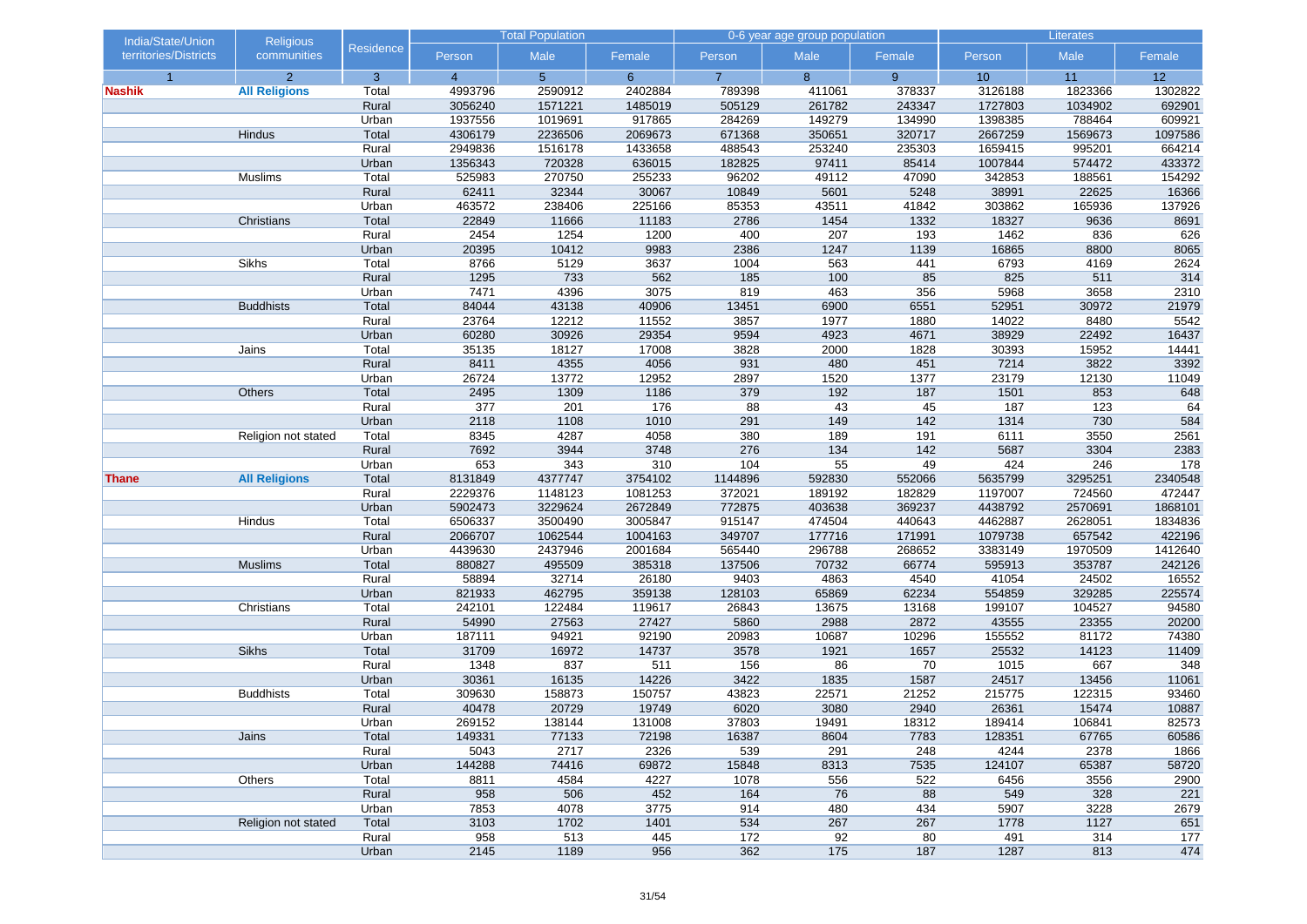| India/State/Union     | <b>Religious</b>     |                |                       | <b>Total Population</b> |                      |                     | 0-6 year age group population |                     | Literates            |                      |                      |
|-----------------------|----------------------|----------------|-----------------------|-------------------------|----------------------|---------------------|-------------------------------|---------------------|----------------------|----------------------|----------------------|
| territories/Districts | communities          | Residence      | Person                | Male                    | Female               | Person              | Male                          | Female              | Person               | Male                 | Female               |
|                       | $\overline{2}$       | 3              | $\overline{4}$        | 5 <sup>5</sup>          | 6 <sup>°</sup>       | $\overline{7}$      | 8                             | 9                   | 10                   | 11                   | 12                   |
| Mumbai (Suburban)     | <b>All Religions</b> | Total          | 8640419               | 4741720                 | 3898699              | 1024700             | 532988                        | 491712              | 6617264              | 3853376              | 2763888              |
|                       |                      | Rural          | $\Omega$              | $\Omega$                | $\mathbf 0$          | $\mathbf 0$         | $\mathbf 0$                   | $\overline{0}$      | $\mathbf 0$          | $\mathbf 0$          | $\mathbf 0$          |
|                       |                      | Urban          | 8640419               | 4741720                 | 3898699              | 1024700             | 532988                        | 491712              | 6617264              | 3853376              | 2763888              |
|                       | Hindus               | Total          | 5953475               | 3301565                 | 2651910              | 673128              | 352129                        | 320999              | 4635820              | 2733625              | 1902195              |
|                       |                      | Rural          | $\mathbf 0$           | $\mathbf 0$             | $\mathbf 0$          | $\mathbf 0$         | $\mathbf 0$                   | 0                   | $\mathbf 0$          | $\mathbf 0$          | $\mathbf 0$          |
|                       |                      | Urban          | 5953475               | 3301565                 | 2651910              | 673128              | 352129                        | 320999              | 4635820              | 2733625              | 1902195              |
|                       | Muslims              | Total          | 1488987               | 831370                  | 657617               | 226698              | 116404                        | 110294              | 1016459              | 605071               | 411388               |
|                       |                      | Rural          | $\mathbf 0$           | $\mathbf 0$             | $\mathbf 0$          | $\mathbf 0$         | $\mathbf 0$                   | $\mathbf 0$         | $\mathbf 0$          | $\mathbf 0$          | $\mathbf 0$          |
|                       |                      | Urban<br>Total | 1488987<br>340166     | 831370<br>169285        | 657617<br>170881     | 226698<br>30544     | 116404<br>15559               | 110294<br>14985     | 1016459<br>287536    | 605071<br>147051     | 411388<br>140485     |
|                       | Christians           | Rural          | 0                     | 0                       | $\mathbf 0$          | 0                   | $\mathbf 0$                   | 0                   | $\mathbf 0$          | $\mathbf 0$          | $\mathbf 0$          |
|                       |                      | Urban          | 340166                | 169285                  | 170881               | 30544               | 15559                         | 14985               | 287536               | 147051               | 140485               |
|                       | Sikhs                | Total          | 53271                 | 28566                   | 24705                | 5275                | 2870                          | 2405                | 44696                | 24557                | 20139                |
|                       |                      | Rural          | $\mathbf 0$           | $\mathbf 0$             | $\mathbf 0$          | $\mathbf 0$         | $\mathbf 0$                   | $\mathbf 0$         | $\mathbf 0$          | $\mathbf 0$          | $\mathbf 0$          |
|                       |                      | Urban          | 53271                 | 28566                   | 24705                | 5275                | 2870                          | 2405                | 44696                | 24557                | 20139                |
|                       | <b>Buddhists</b>     | Total          | 464354                | 238278                  | 226076               | 58126               | 29858                         | 28268               | 333471               | 188995               | 144476               |
|                       |                      | Rural          | $\mathbf 0$           | 0                       | $\mathbf 0$          | 0                   | $\mathbf 0$                   | 0                   | $\mathbf 0$          | $\mathbf 0$          | $\mathbf 0$          |
|                       |                      | Urban          | 464354                | 238278                  | 226076               | 58126               | 29858                         | 28268               | 333471               | 188995               | 144476               |
|                       | Jains                | Total          | 319339                | 161907                  | 157432               | 29191               | 15249                         | 13942               | 282197               | 145160               | 137037               |
|                       |                      | Rural          | $\mathbf 0$           | $\mathbf 0$             | $\mathbf 0$          | $\mathbf 0$         | $\mathbf 0$                   | $\mathbf 0$         | $\mathbf 0$          | $\mathbf 0$          | $\mathbf 0$          |
|                       |                      | Urban          | 319339                | 161907                  | 157432               | 29191               | 15249                         | 13942               | 282197               | 145160               | 137037               |
|                       | Others               | Total          | 17833                 | 8972                    | 8861                 | 1313                | 715                           | 598                 | 15389                | 7861                 | 7528                 |
|                       |                      | Rural          | $\mathbf 0$           | $\mathbf 0$             | $\mathbf 0$          | $\mathbf 0$         | $\mathbf 0$                   | 0                   | $\mathbf 0$          | 0                    | $\mathbf 0$          |
|                       |                      | Urban          | 17833                 | 8972                    | 8861                 | 1313                | 715                           | 598                 | 15389                | 7861                 | 7528                 |
|                       | Religion not stated  | Total          | 2994                  | 1777                    | 1217                 | 425                 | 204                           | 221                 | 1696                 | 1056                 | 640                  |
|                       |                      | Rural          | $\mathbf{0}$          | $\mathbf 0$             | $\mathbf 0$          | $\mathbf 0$         | $\mathbf{0}$                  | $\overline{0}$      | $\mathbf 0$          | $\mathbf{0}$         | $\overline{0}$       |
|                       |                      | Urban          | 2994                  | 1777                    | 1217                 | 425                 | 204                           | 221                 | 1696                 | 1056                 | 640                  |
| <b>Mumbai</b>         | <b>All Religions</b> | Total          | 3338031               | 1878246                 | 1459785              | 339723              | 176789                        | 162934              | 2590613              | 1535176              | 1055437              |
|                       |                      | Rural          | $\mathbf 0$           | $\mathbf 0$             | $\mathbf 0$          | $\mathbf 0$         | $\mathbf 0$                   | 0                   | $\mathbf 0$          | $\mathbf 0$          | $\mathbf 0$          |
|                       |                      | Urban          | 3338031               | 1878246                 | 1459785              | 339723              | 176789                        | 162934              | 2590613              | 1535176              | 1055437              |
|                       | Hindus               | Total          | 2119750               | 1204146                 | 915604               | 202848              | 105859                        | 96989               | 1670009              | 1006638              | 663371               |
|                       |                      | Rural          | $\mathbf 0$           | $\mathbf 0$             | $\mathbf{0}$         | $\mathbf 0$         | $\mathbf 0$                   | $\mathbf 0$         | $\mathbf 0$          | $\mathbf 0$          | $\mathbf 0$          |
|                       |                      | Urban          | 2119750               | 1204146                 | 915604               | 202848              | 105859                        | 96989               | 1670009              | 1006638              | 663371               |
|                       | <b>Muslims</b>       | Total          | 734484                | 428272                  | 306212               | 92964               | 48127                         | 44837               | 516657               | 314086               | 202571               |
|                       |                      | Rural          | $\mathbf 0$           | 0                       | $\mathbf 0$          | $\mathbf 0$         | $\mathbf 0$                   | 0                   | $\mathbf 0$          | 0                    | $\mathbf 0$          |
|                       |                      | Urban          | 734484                | 428272                  | 306212               | 92964               | 48127                         | 44837               | 516657               | 314086               | 202571               |
|                       | Christians           | Total          | 106240                | 53565                   | 52675                | 8833                | 4542                          | 4291                | 89820                | 46861                | 42959                |
|                       |                      | Rural<br>Urban | $\mathbf 0$<br>106240 | $\mathbf 0$<br>53565    | $\mathbf 0$<br>52675 | $\mathbf 0$<br>8833 | $\mathbf 0$<br>4542           | $\mathbf 0$<br>4291 | $\mathbf 0$<br>89820 | $\mathbf 0$<br>46861 | $\mathbf 0$<br>42959 |
|                       | Sikhs                | Total          | 16330                 | 8757                    | 7573                 | 1563                | 853                           | 710                 | 13690                | 7528                 | 6162                 |
|                       |                      | Rural          | $\mathbf 0$           | $\mathbf 0$             | $\mathbf 0$          | $\mathbf 0$         | $\mathbf 0$                   | $\mathbf 0$         | 0                    | 0                    | $\mathbf 0$          |
|                       |                      | Urban          | 16330                 | 8757                    | 7573                 | 1563                | 853                           | 710                 | 13690                | 7528                 | 6162                 |
|                       | <b>Buddhists</b>     | Total          | 161417                | 82428                   | 78989                | 17350               | 8868                          | 8482                | 123110               | 68962                | 54148                |
|                       |                      | Rural          | $\mathbf{0}$          | $\mathbf{0}$            | $\mathbf{0}$         | $\mathbf{0}$        | $\mathbf{0}$                  | $\mathbf{0}$        | $\mathbf 0$          | $\mathbf 0$          | $\mathbf 0$          |
|                       |                      | Urban          | 161417                | 82428                   | 78989                | 17350               | 8868                          | 8482                | 123110               | 68962                | 54148                |
|                       | Jains                | Total          | 159021                | 81272                   | 77749                | 14341               | 7611                          | 6730                | 139627               | 72666                | 66961                |
|                       |                      | Rural          | $\mathbf 0$           | 0                       | $\mathbf 0$          | $\mathbf 0$         | $\mathbf 0$                   | $\mathbf 0$         | $\mathbf 0$          | $\mathbf 0$          | $\overline{0}$       |
|                       |                      | Urban          | 159021                | 81272                   | 77749                | 14341               | 7611                          | 6730                | 139627               | 72666                | 66961                |
|                       | Others               | Total          | 39482                 | 19025                   | 20457                | 1694                | 852                           | 842                 | 36703                | 17835                | 18868                |
|                       |                      | Rural          | $\mathbf 0$           | $\mathbf 0$             | $\mathbf 0$          | $\mathbf 0$         | $\mathbf 0$                   | $\pmb{0}$           | $\pmb{0}$            | $\mathbf 0$          | $\mathbf 0$          |
|                       |                      | Urban          | 39482                 | 19025                   | 20457                | 1694                | 852                           | 842                 | 36703                | 17835                | 18868                |
|                       | Religion not stated  | Total          | 1307                  | 781                     | 526                  | 130                 | 77                            | 53                  | 997                  | 600                  | 397                  |
|                       |                      | Rural          | $\mathbf 0$           | $\mathbf 0$             | $\mathbf 0$          | 0                   | $\mathbf 0$                   | $\mathbf 0$         | $\mathbf 0$          | $\mathbf 0$          | $\mathbf 0$          |
|                       |                      | Urban          | 1307                  | 781                     | 526                  | 130                 | 77                            | 53                  | 997                  | 600                  | 397                  |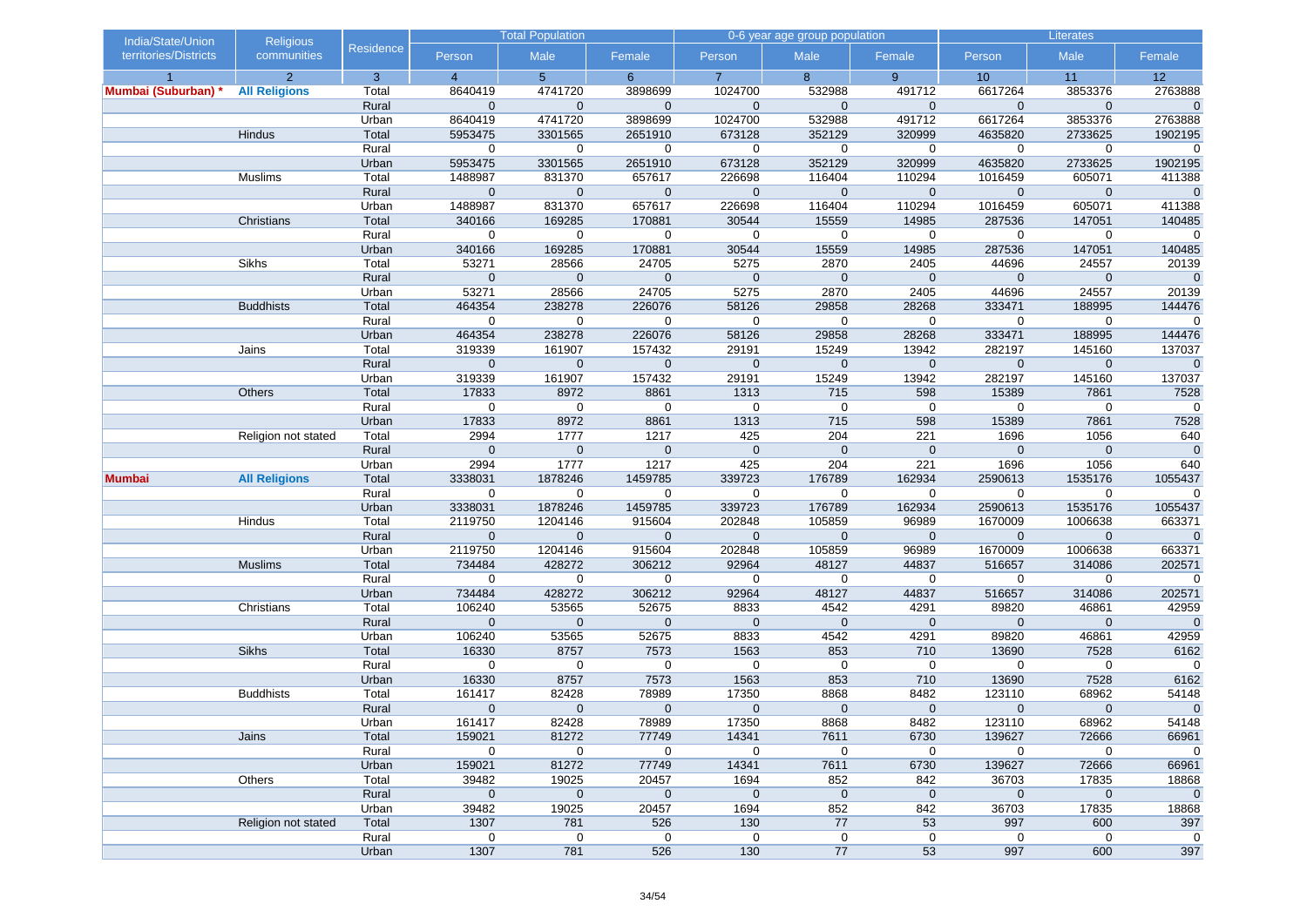| India/State/Union     | Religious            |                  | <b>Total Population</b> |                |              |                | 0-6 year age group population |            | Literates    |              |               |  |
|-----------------------|----------------------|------------------|-------------------------|----------------|--------------|----------------|-------------------------------|------------|--------------|--------------|---------------|--|
| territories/Districts | communities          | <b>Residence</b> | Person                  | Male           | Female       | Person         | Male                          | Female     | Person       | Male         | Female        |  |
| $\overline{1}$        | $\overline{2}$       | $\overline{3}$   | $\overline{4}$          | 5 <sup>5</sup> | $6^{\circ}$  | $\overline{7}$ | 8                             | 9          | 10           | 11           | 12            |  |
| Raigarh               | <b>All Religions</b> | Total            | 2207929                 | 1117628        | 1090301      | 314767         | 162365                        | 152402     | 1458324      | 822913       | 635411        |  |
|                       |                      | Rural            | 1673094                 | 833965         | 839129       | 243084         | 124909                        | 118175     | 1055120      | 596315       | 458805        |  |
|                       |                      | Urban            | 534835                  | 283663         | 251172       | 71683          | 37456                         | 34227      | 403204       | 226598       | 176606        |  |
|                       | Hindus               | Total            | 1916707                 | 971567         | 945140       | 272125         | 140598                        | 131527     | 1245905      | 709975       | 535930        |  |
|                       |                      | Rural            | 1495192                 | 746784         | 748408       | 216951         | 111619                        | 105332     | 926956       | 529358       | 397598        |  |
|                       |                      | Urban            | 421515                  | 224783         | 196732       | 55174          | 28979                         | 26195      | 318949       | 180617       | 138332        |  |
|                       | Muslims              | Total            | 170003                  | 85565          | 84438        | 25176          | 12841                         | 12335      | 129468       | 67220        | 62248         |  |
|                       |                      | Rural            | 98921                   | 48687          | 50234        | 14332          | 7286                          | 7046       | 76902        | 38806        | 38096         |  |
|                       |                      | Urban            | 71082                   | 36878          | 34204        | 10844          | 5555                          | 5289       | 52566        | 28414        | 24152         |  |
|                       | Christians           | Total            | 10163                   | 5619           | 4544         | 1338           | 669                           | 669        | 8208         | 4737         | 3471          |  |
|                       |                      | Rural            | 4260                    | 2392           | 1868         | 598<br>740     | 288                           | 310        | 3312         | 1980         | 1332          |  |
|                       | <b>Sikhs</b>         | Urban<br>Total   | 5903<br>4332            | 3227<br>2496   | 2676<br>1836 | 571            | 381<br>321                    | 359<br>250 | 4896<br>3419 | 2757<br>2022 | 2139<br>1397  |  |
|                       |                      | Rural            | 1021                    | 662            | 359          | 118            | 62                            | 56         | 771          | 536          | 235           |  |
|                       |                      | Urban            | 3311                    | 1834           | 1477         | 453            | 259                           | 194        | 2648         | 1486         | 1162          |  |
|                       | <b>Buddhists</b>     | Total            | 93251                   | 45402          | 47849        | 13876          | 7065                          | 6811       | 61002        | 33387        | 27615         |  |
|                       |                      | Rural            | 68841                   | 32902          | 35939        | 10408          | 5314                          | 5094       | 43957        | 23847        | 20110         |  |
|                       |                      | Urban            | 24410                   | 12500          | 11910        | 3468           | 1751                          | 1717       | 17045        | 9540         | 7505          |  |
|                       | Jains                | Total            | 10680                   | 5536           | 5144         | 1206           | 643                           | 563        | 9030         | 4826         | 4204          |  |
|                       |                      | Rural            | 2893                    | 1498           | 1395         | 320            | 162                           | 158        | 2418         | 1305         | 1113          |  |
|                       |                      | Urban            | 7787                    | 4038           | 3749         | 886            | 481                           | 405        | 6612         | 3521         | 3091          |  |
|                       | Others               | Total            | 1073                    | 556            | 517          | 159            | 76                            | 83         | 672          | 377          | 295           |  |
|                       |                      | Rural            | 606                     | 327            | 279          | 99             | 47                            | 52         | 334          | 200          | 134           |  |
|                       |                      | Urban            | 467                     | 229            | 238          | 60             | 29                            | 31         | 338          | 177          | 161           |  |
|                       | Religion not stated  | Total            | 1720                    | 887            | 833          | 316            | 152                           | 164        | 620          | 369          | 251           |  |
|                       |                      | Rural            | 1360                    | 713            | 647          | 258            | 131                           | 127        | 470          | 283          | 187           |  |
|                       |                      | Urban            | 360                     | 174            | 186          | 58             | 21                            | 37         | 150          | 86           | 64            |  |
| Pune                  | <b>All Religions</b> | Total            | 7232555                 | 3769128        | 3463427      | 968851         | 509367                        | 459484     | 5039290      | 2879761      | 2159529       |  |
|                       |                      | Rural            | 3031718                 | 1557463        | 1474255      | 440761         | 231432                        | 209329     | 1876820      | 1108545      | 768275        |  |
|                       |                      | Urban            | 4200837                 | 2211665        | 1989172      | 528090         | 277935                        | 250155     | 3162470      | 1771216      | 1391254       |  |
|                       | Hindus               | Total            | 6197349                 | 3232014        | 2965335      | 827755         | 436127                        | 391628     | 4292384      | 2464782      | 1827602       |  |
|                       |                      | Rural            | 2849166                 | 1463053        | 1386113      | 412618         | 216932                        | 195686     | 1760614      | 1040741      | 719873        |  |
|                       |                      | Urban            | 3348183                 | 1768961        | 1579222      | 415137         | 219195                        | 195942     | 2531770      | 1424041      | 1107729       |  |
|                       | <b>Muslims</b>       | Total            | 452397                  | 238115         | 214282       | 66647          | 34505                         | 32142      | 316311       | 178204       | 138107        |  |
|                       |                      | Rural            | 79008                   | 41319          | 37689        | 12671          | 6539                          | 6132       | 50336        | 29393        | 20943         |  |
|                       |                      | Urban            | 373389                  | 196796         | 176593       | 53976          | 27966                         | 26010      | 265975       | 148811       | 117164        |  |
|                       | Christians           | Total            | 116661                  | 58556          | 58105        | 12074          | 6164                          | 5910       | 98357        | 50524        | 47833         |  |
|                       |                      | Rural            | 5913                    | 2985           | 2928         | 748            | 372                           | 376        | 4490         | 2410         | 2080          |  |
|                       |                      | Urban            | 110748                  | 55571          | 55177        | 11326          | 5792                          | 5534       | 93867        | 48114        | 45753         |  |
|                       | <b>Sikhs</b>         | Total            | 21938                   | 12741          | 9197         | 2255           | 1225                          | 1030       | 17978        | 10825        | 7153          |  |
|                       |                      | Rural            | 1343                    | 802            | 541          | 220            | 115                           | 105        | 875          | 584          | 291           |  |
|                       |                      | Urban            | 20595                   | 11939          | 8656         | 2035           | 1110                          | 925        | 17103        | 10241        | 6862          |  |
|                       | <b>Buddhists</b>     | Total            | 321948                  | 164021         | 157927       | 46858          | 24145                         | 22713      | 211543       | 120762       | 90781         |  |
|                       |                      | Rural            | 80277                   | 40819          | 39458        | 12534          | 6405                          | 6129       | 48328        | 28660        | 19668         |  |
|                       |                      | Urban            | 241671                  | 123202         | 118469       | 34324          | 17740                         | 16584      | 163215       | 92102        | 71113         |  |
|                       | Jains                | Total            | 104073                  | 54164          | 49909        | 10967          | 6002                          | 4965       | 89928        | 47526        | 42402         |  |
|                       |                      | Rural            | 11584<br>92489          | 6164           | 5420         | 1241           | 680<br>5322                   | 561        | 9889         | 5367         | 4522<br>37880 |  |
|                       |                      | Urban            |                         | 48000          | 44489        | 9726           |                               | 4404       | 80039        | 42159        |               |  |
|                       | Others               | Total            | 11283<br>838            | 5845<br>445    | 5438<br>393  | 1164<br>144    | 617                           | 547<br>69  | 8902<br>423  | 4805<br>261  | 4097          |  |
|                       |                      | Rural<br>Urban   | 10445                   | 5400           | 5045         | 1020           | 75<br>542                     | 478        | 8479         | 4544         | 162<br>3935   |  |
|                       | Religion not stated  | Total            | 6906                    | 3672           | 3234         | 1131           | 582                           | 549        | 3887         | 2333         | 1554          |  |
|                       |                      | Rural            | 3589                    | 1876           | 1713         | 585            | 314                           | 271        | 1865         | 1129         | 736           |  |
|                       |                      | Urban            | 3317                    | 1796           | 1521         | 546            | 268                           | 278        | 2022         | 1204         | 818           |  |
|                       |                      |                  |                         |                |              |                |                               |            |              |              |               |  |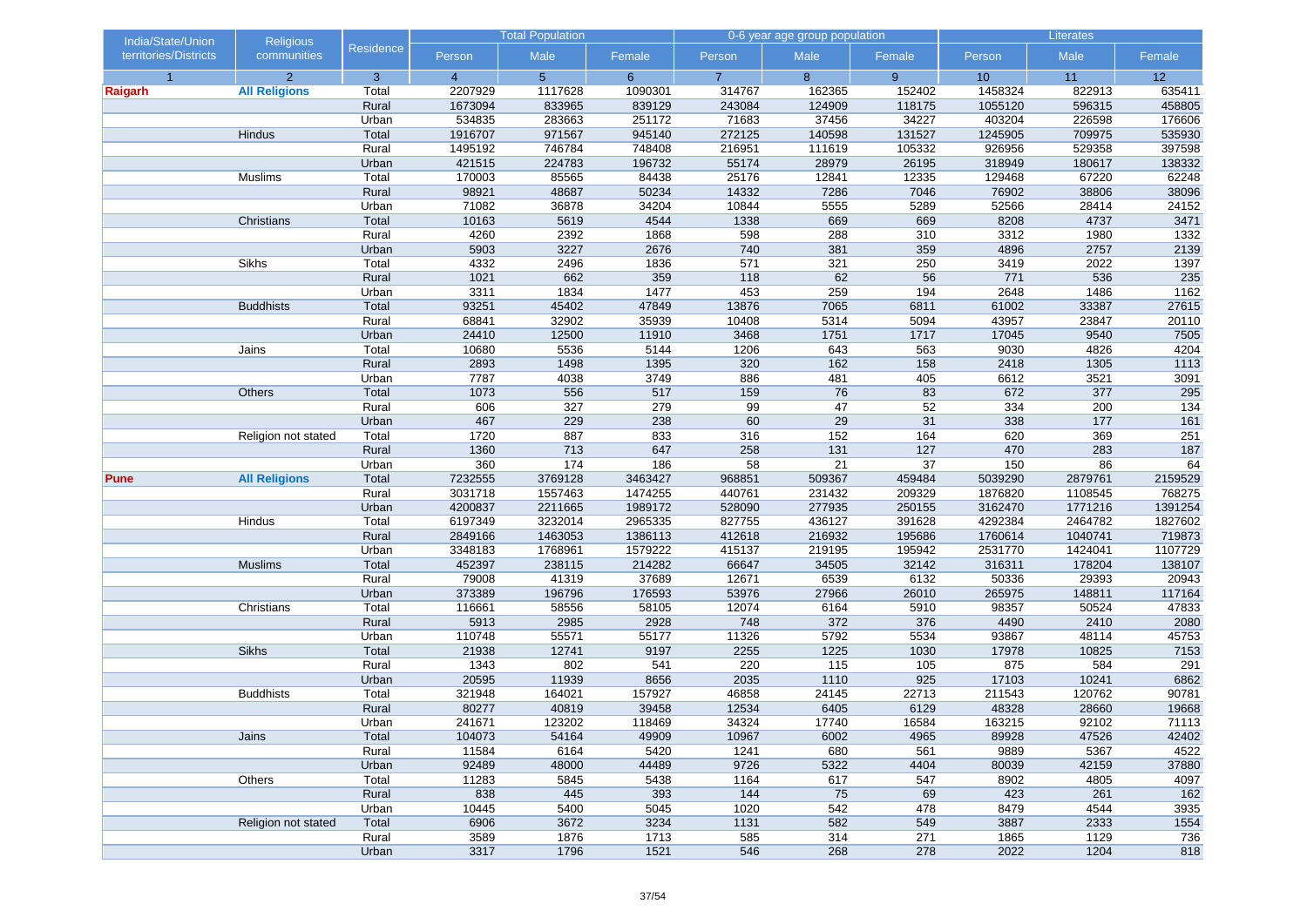| India/State/Union     | Religious            |                  | <b>Total Population</b> |                |              | 0-6 year age group population |            | Literates      |               |              |              |
|-----------------------|----------------------|------------------|-------------------------|----------------|--------------|-------------------------------|------------|----------------|---------------|--------------|--------------|
| territories/Districts | communities          | <b>Residence</b> | Person                  | Male           | Female       | Person                        | Male       | Female         | Person        | Male         | Female       |
| $\overline{1}$        | $\overline{2}$       | $\overline{3}$   | $\overline{4}$          | 5 <sup>5</sup> | $6^{\circ}$  | $\overline{7}$                | 8          | 9 <sup>°</sup> | 10            | 11           | 12           |
| Ahmadnagar            | <b>All Religions</b> | Total            | 4040642                 | 2083053        | 1957589      | 589706                        | 312953     | 276753         | 2598597       | 1517029      | 1081568      |
|                       |                      | Rural            | 3236945                 | 1661811        | 1575134      | 484312                        | 256641     | 227671         | 2007279       | 1183490      | 823789       |
|                       |                      | Urban            | 803697                  | 421242         | 382455       | 105394                        | 56312      | 49082          | 591318        | 333539       | 257779       |
|                       | Hindus               | Total            | 3664259                 | 1888759        | 1775500      | 532286                        | 282670     | 249616         | 2339741       | 1371102      | 968639       |
|                       |                      | Rural            | 3033221                 | 1557002        | 1476219      | 451540                        | 239429     | 212111         | 1876611       | 1107760      | 768851       |
|                       |                      | Urban            | 631038                  | 331757         | 299281       | 80746                         | 43241      | 37505          | 463130        | 263342       | 199788       |
|                       | Muslims              | Total            | 264145                  | 136287         | 127858       | 42996                         | 22652      | 20344          | 175205        | 99999        | 75206        |
|                       |                      | Rural            | 148806                  | 76490          | 72316        | 24905                         | 13055      | 11850          | 93808         | 54862        | 38946        |
|                       |                      | Urban            | 115339                  | 59797          | 55542        | 18091                         | 9597       | 8494           | 81397         | 45137        | 36260        |
|                       | Christians           | Total            | 25961                   | 12914          | 13047        | 2890                          | 1539       | 1351           | 21279         | 10936        | 10343        |
|                       |                      | Rural<br>Urban   | 9785<br>16176           | 4895<br>8019   | 4890<br>8157 | 1210<br>1680                  | 662<br>877 | 548<br>803     | 7623<br>13656 | 3994<br>6942 | 3629<br>6714 |
|                       | <b>Sikhs</b>         | Total            | 5850                    | 3419           | 2431         | 724                           | 388        | 336            | 4531          | 2804         | 1727         |
|                       |                      | Rural            | 1731                    | 978            | 753          | 236                           | 122        | 114            | 1198          | 752          | 446          |
|                       |                      | Urban            | 4119                    | 2441           | 1678         | 488                           | 266        | 222            | 3333          | 2052         | 1281         |
|                       | <b>Buddhists</b>     | Total            | 35893                   | 18503          | 17390        | 5821                          | 3048       | 2773           | 21123         | 12522        | 8601         |
|                       |                      | Rural            | 25104                   | 12949          | 12155        | 4204                          | 2205       | 1999           | 13893         | 8416         | 5477         |
|                       |                      | Urban            | 10789                   | 5554           | 5235         | 1617                          | 843        | 774            | 7230          | 4106         | 3124         |
|                       | Jains                | Total            | 38561                   | 19977          | 18584        | 4037                          | 2163       | 1874           | 33422         | 17614        | 15808        |
|                       |                      | Rural            | 13752                   | 7101           | 6651         | 1440                          | 773        | 667            | 11780         | 6222         | 5558         |
|                       |                      | Urban            | 24809                   | 12876          | 11933        | 2597                          | 1390       | 1207           | 21642         | 11392        | 10250        |
|                       | Others               | Total            | 1226                    | 654            | 572          | 163                           | 82         | 81             | 836           | 482          | 354          |
|                       |                      | Rural            | 504                     | 267            | 237          | 78                            | 37         | 41             | 299           | 181          | 118          |
|                       |                      | Urban            | 722                     | 387            | 335          | 85                            | 45         | 40             | 537           | 301          | 236          |
|                       | Religion not stated  | Total            | 4747                    | 2540           | 2207         | 789                           | 411        | 378            | 2460          | 1570         | 890          |
|                       |                      | Rural            | 4042                    | 2129           | 1913         | 699                           | 358        | 341            | 2067          | 1303         | 764          |
|                       |                      | Urban            | 705                     | 411            | 294          | 90                            | 53         | 37             | 393           | 267          | 126          |
| <b>Bid</b>            | <b>All Religions</b> | Total            | 2161250                 | 1116356        | 1044894      | 335283                        | 177060     | 158223         | 1241434       | 758028       | 483406       |
|                       |                      | Rural            | 1774180                 | 915071         | 859109       | 278294                        | 146982     | 131312         | 977286        | 606079       | 371207       |
|                       |                      | Urban            | 387070                  | 201285         | 185785       | 56989                         | 30078      | 26911          | 264148        | 151949       | 112199       |
|                       | Hindus               | Total            | 1827298                 | 944786         | 882512       | 278027                        | 147644     | 130383         | 1043587       | 641471       | 402116       |
|                       |                      | Rural            | 1587110                 | 819071         | 768039       | 245924                        | 130284     | 115640         | 872278        | 542494       | 329784       |
|                       |                      | Urban            | 240188                  | 125715         | 114473       | 32103                         | 17360      | 14743          | 171309        | 98977        | 72332        |
|                       | <b>Muslims</b>       | Total            | 256582                  | 131880         | 124702       | 45523                         | 23454      | 22069          | 151308        | 88811        | 62497        |
|                       |                      | Rural            | 138832                  | 71301          | 67531        | 24775                         | 12906      | 11869          | 78028         | 47155        | 30873        |
|                       |                      | Urban            | 117750                  | 60579          | 57171        | 20748                         | 10548      | 10200          | 73280         | 41656        | 31624        |
|                       | Christians           | Total            | 1380                    | 723            | 657          | 188                           | 105        | 83             | 994           | 549          | 445          |
|                       |                      | Rural            | 647                     | 334            | 313          | 97                            | 50         | 47             | 428           | 240          | 188          |
|                       |                      | Urban            | 733                     | 389            | 344          | 91                            | 55         | 36             | 566           | 309          | 257          |
|                       | <b>Sikhs</b>         | Total            | 746                     | 414            | 332          | 137                           | 66         | 71             | 419           | 274          | $145$        |
|                       |                      | Rural            | 484                     | 265            | 219          | 79                            | 33         | 46             | 263           | 179          | 84           |
|                       |                      | Urban            | 262                     | 149            | 113          | 58                            | 33         | 25             | 156           | 95           | 61           |
|                       | <b>Buddhists</b>     | Total            | 65122                   | 33258          | 31864        | 10185                         | 5124       | 5061           | 37055         | 22485        | 14570        |
|                       |                      | Rural            | 41810                   | 21301          | 20509        | 6790                          | 3376       | 3414           | 22162         | 13678        | 8484         |
|                       |                      | Urban            | 23312                   | 11957          | 11355        | 3395                          | 1748       | 1647           | 14893         | 8807         | 6086         |
|                       | Jains                | Total            | 8628                    | 4539           | 4089         | 961                           | 538        | 423            | 7250          | 3946         | 3304         |
|                       |                      | Rural            | 4256                    | 2276<br>2263   | 1980<br>2109 | 428<br>533                    | 236<br>302 | 192<br>231     | 3619          | 2017<br>1929 | 1602         |
|                       | <b>Others</b>        | Urban<br>Total   | 4372<br>220             | 112            | 108          | 39                            | 21         | 18             | 3631<br>149   | 79           | 1702         |
|                       |                      |                  | 116                     | 58             | 58           | 24                            |            | 14             | 66            |              | 70           |
|                       |                      | Rural<br>Urban   | 104                     | 54             | 50           | 15                            | 10<br>11   | 4              | 83            | 38<br>41     | 28<br>42     |
|                       | Religion not stated  | Total            | 1274                    | 644            | 630          | 223                           | 108        | 115            | 672           | 413          | 259          |
|                       |                      | Rural            | 925                     | 465            | 460          | 177                           | 87         | 90             | 442           | 278          | 164          |
|                       |                      | Urban            | 349                     | 179            | 170          | 46                            | 21         | 25             | 230           | 135          | 95           |
|                       |                      |                  |                         |                |              |                               |            |                |               |              |              |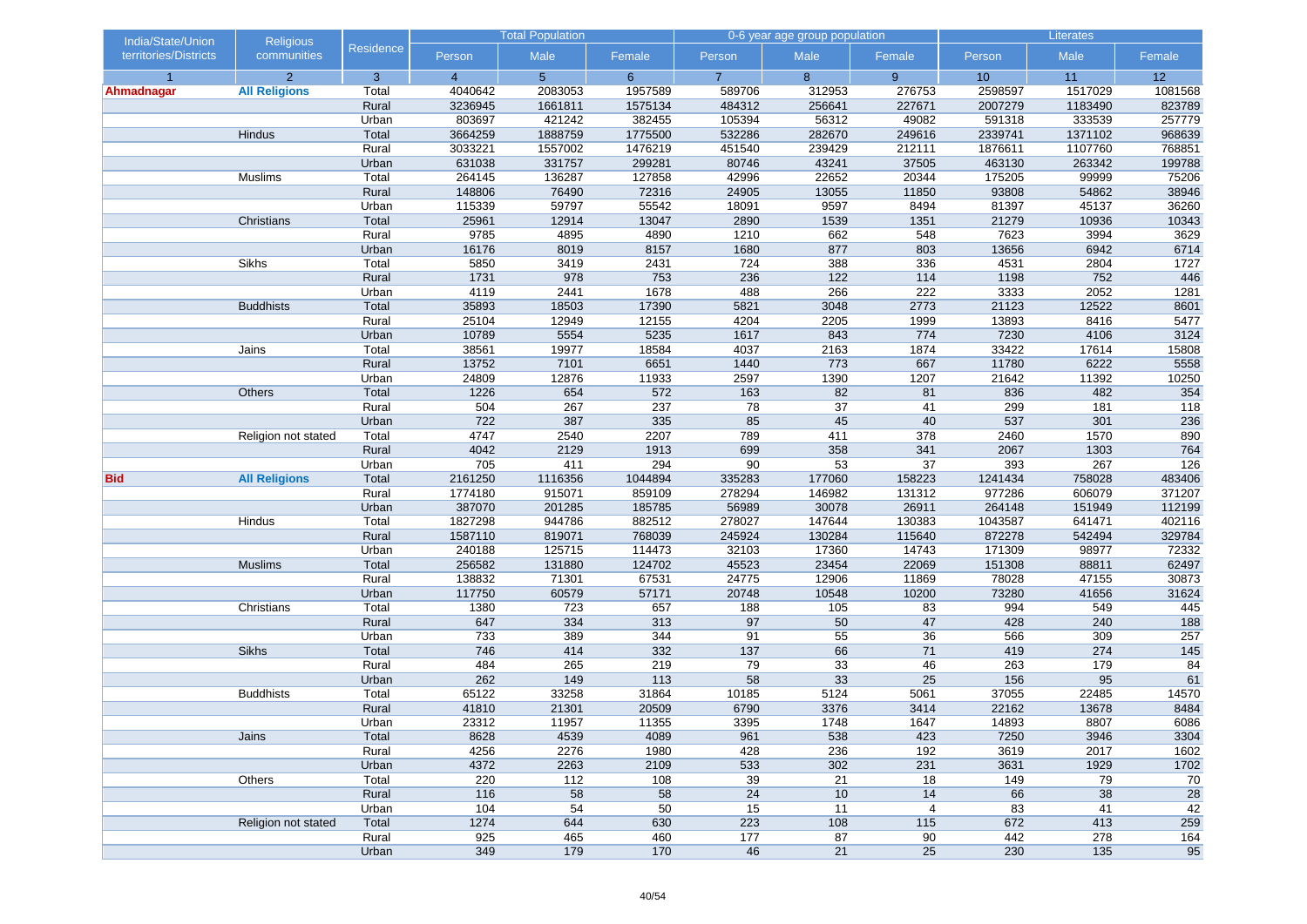| India/State/Union     | <b>Religious</b>     |                  | <b>Total Population</b> |                |             | 0-6 year age group population |           | Literates      |            |            |                  |
|-----------------------|----------------------|------------------|-------------------------|----------------|-------------|-------------------------------|-----------|----------------|------------|------------|------------------|
| territories/Districts | communities          | <b>Residence</b> | Person                  | Male           | Female      | Person                        | Male      | Female         | Person     | Male       | Female           |
| $\overline{1}$        | $\overline{2}$       | 3                | $\overline{4}$          | 5 <sup>5</sup> | $6^{\circ}$ | $\overline{7}$                | 8         | 9              | 10         | 11         | 12               |
| Latur                 | <b>All Religions</b> | Total            | 2080285                 | 1075257        | 1005028     | 326777                        | 170392    | 156385         | 1254534    | 750455     | 504079           |
|                       |                      | Rural            | 1590024                 | 819413         | 770611      | 252026                        | 131164    | 120862         | 921899     | 558811     | 363088           |
|                       |                      | Urban            | 490261                  | 255844         | 234417      | 74751                         | 39228     | 35523          | 332635     | 191644     | 140991           |
|                       | Hindus               | Total            | 1700679                 | 879362         | 821317      | 259782                        | 135716    | 124066         | 1037634    | 620080     | 417554           |
|                       |                      | Rural            | 1376879                 | 710194         | 666685      | 214413                        | 111755    | 102658         | 808169     | 488436     | 319733           |
|                       |                      | Urban            | 323800                  | 169168         | 154632      | 45369                         | 23961     | 21408          | 229465     | 131644     | 97821            |
|                       | Muslims              | Total            | 292996                  | 150959         | 142037      | 53132                         | 27527     | 25605          | 165847     | 99633      | 66214            |
|                       |                      | Rural            | 163164                  | 83278          | 79886       | 29458                         | 15191     | 14267          | 86192      | 53429      | 32763            |
|                       |                      | Urban            | 129832                  | 67681          | 62151       | 23674                         | 12336     | 11338          | 79655      | 46204      | 33451            |
|                       | Christians           | Total            | 1494                    | 773            | 721         | 204                           | 94        | 110            | 1038       | 606        | 432              |
|                       |                      | Rural            | 658                     | 334            | 324         | 93                            | 48        | 45             | 406        | 239        | 167              |
|                       |                      | Urban            | 836                     | 439            | 397         | 111                           | 46        | 65             | 632        | 367        | 265              |
|                       | Sikhs                | Total<br>Rural   | 1435<br>920             | 799<br>526     | 636<br>394  | 243<br>156                    | 133<br>95 | 110<br>61      | 821<br>516 | 509<br>329 | 312<br>187       |
|                       |                      | Urban            | 515                     | 273            | 242         | 87                            | 38        | 49             | 305        | 180        | 125              |
|                       | <b>Buddhists</b>     | Total            | 74351                   | 38453          | 35898       | 12268                         | 6312      | 5956           | 42279      | 25683      | 16596            |
|                       |                      | Rural            | 43472                   | 22488          | 20984       | 7268                          | 3751      | 3517           | 23215      | 14373      | 8842             |
|                       |                      | Urban            | 30879                   | 15965          | 14914       | 5000                          | 2561      | 2439           | 19064      | 11310      | 7754             |
|                       | Jains                | Total            | 6123                    | 3248           | 2875        | 688                           | 375       | 313            | 4958       | 2773       | 2185             |
|                       |                      | Rural            | 2806                    | 1502           | 1304        | 324                           | 168       | 156            | 2188       | 1268       | 920              |
|                       |                      | Urban            | 3317                    | 1746           | 1571        | 364                           | 207       | 157            | 2770       | 1505       | 1265             |
|                       | Others               | Total            | 873                     | 465            | 408         | 114                           | 59        | 55             | 598        | 351        | 247              |
|                       |                      | Rural            | 227                     | 121            | 106         | $\overline{35}$               | 17        | 18             | 127        | 78         | 49               |
|                       |                      | Urban            | 646                     | 344            | 302         | 79                            | 42        | 37             | 471        | 273        | 198              |
|                       | Religion not stated  | Total            | 2334                    | 1198           | 1136        | 346                           | 176       | 170            | 1359       | 820        | 539              |
|                       |                      | Rural            | 1898                    | 970            | 928         | 279                           | 139       | 140            | 1086       | 659        | 427              |
|                       |                      | Urban            | 436                     | 228            | 208         | 67                            | 37        | 30             | 273        | 161        | $\overline{112}$ |
| <b>Osmanabad</b>      | <b>All Religions</b> | Total            | 1486586                 | 769368         | 717218      | 223183                        | 117861    | 105322         | 872022     | 523930     | 348092           |
|                       |                      | Rural            | 1253330                 | 648276         | 605054      | 188736                        | 99654     | 89082          | 713762     | 433079     | 280683           |
|                       |                      | Urban            | 233256                  | 121092         | 112164      | 34447                         | 18207     | 16240          | 158260     | 90851      | 67409            |
|                       | Hindus               | Total            | 1297858                 | 672547         | 625311      | 191666                        | 101547    | 90119          | 761970     | 458344     | 303626           |
|                       |                      | Rural            | 1132461                 | 586194         | 546267      | 168590                        | 89147     | 79443          | 647519     | 392526     | 254993           |
|                       |                      | Urban            | 165397                  | 86353          | 79044       | 23076                         | 12400     | 10676          | 114451     | 65818      | 48633            |
|                       | <b>Muslims</b>       | Total            | 151181                  | 77413          | 73768       | 25973                         | 13401     | 12572          | 87316      | 52072      | 35244            |
|                       |                      | Rural            | 96372                   | 49427          | 46945       | 16491                         | 8590      | 7901           | 52578      | 32239      | 20339            |
|                       |                      | Urban            | 54809                   | 27986          | 26823       | 9482                          | 4811      | 4671           | 34738      | 19833      | 14905            |
|                       | Christians           | Total            | 765                     | 391            | 374         | 111                           | 51        | 60             | 487        | 282        | 205              |
|                       |                      | Rural            | 472                     | 247            | 225         | 70                            | 35        | 35             | 266        | 166        | 100              |
|                       |                      | Urban            | 293                     | 144            | 149         | 41                            | 16        | 25             | 221        | 116        | $\overline{105}$ |
|                       | <b>Sikhs</b>         | Total            | 818                     | 443            | 375         | 118                           | 60        | 58             | 489        | 310        | 179              |
|                       |                      | Rural            | 712                     | 382            | 330         | 103                           | 52        | 51             | 409        | 260        | 149              |
|                       |                      | Urban            | 106                     | 61             | 45          | 15                            | 8         | $\overline{7}$ | 80         | 50         | 30               |
|                       | <b>Buddhists</b>     | Total            | 28356                   | 14672          | 13684       | 4306                          | 2271      | 2035           | 16355      | 9912       | 6443             |
|                       |                      | Rural            | 18366                   | 9471           | 8895        | 2792                          | 1456      | 1336           | 9717       | 6017       | 3700             |
|                       |                      | Urban            | 9990                    | 5201           | 4789        | 1514                          | 815       | 699            | 6638       | 3895       | 2743             |
|                       | Jains                | Total            | 5029                    | 2591           | 2438        | 623                           | 336       | 287            | 3969       | 2152       | 1817             |
|                       |                      | Rural            | 2834                    | 1469           | 1365        | 372                           | 206       | 166            | 2124       | 1178       | 946              |
|                       |                      | Urban            | 2195                    | 1122           | 1073        | 251                           | 130       | 121            | 1845       | 974        | 871              |
|                       | Others               | Total            | 354                     | 186            | 168         | 62                            | 30        | 32             | 215        | 129        | 86               |
|                       |                      | Rural            | 203                     | 109            | 94          | 34                            | 16        | 18             | 132        | 81         | 51               |
|                       |                      | Urban            | 151                     | 77             | 74          | 28                            | 14        | 14             | 83         | 48         | 35               |
|                       | Religion not stated  | Total            | 2225                    | 1125           | 1100        | 324                           | 165       | 159            | 1221       | 729        | 492              |
|                       |                      | Rural            | 1910                    | 977            | 933         | 284                           | $152$     | $132$          | 1017       | 612        | 405              |
|                       |                      | Urban            | 315                     | 148            | 167         | 40                            | 13        | 27             | 204        | 117        | 87               |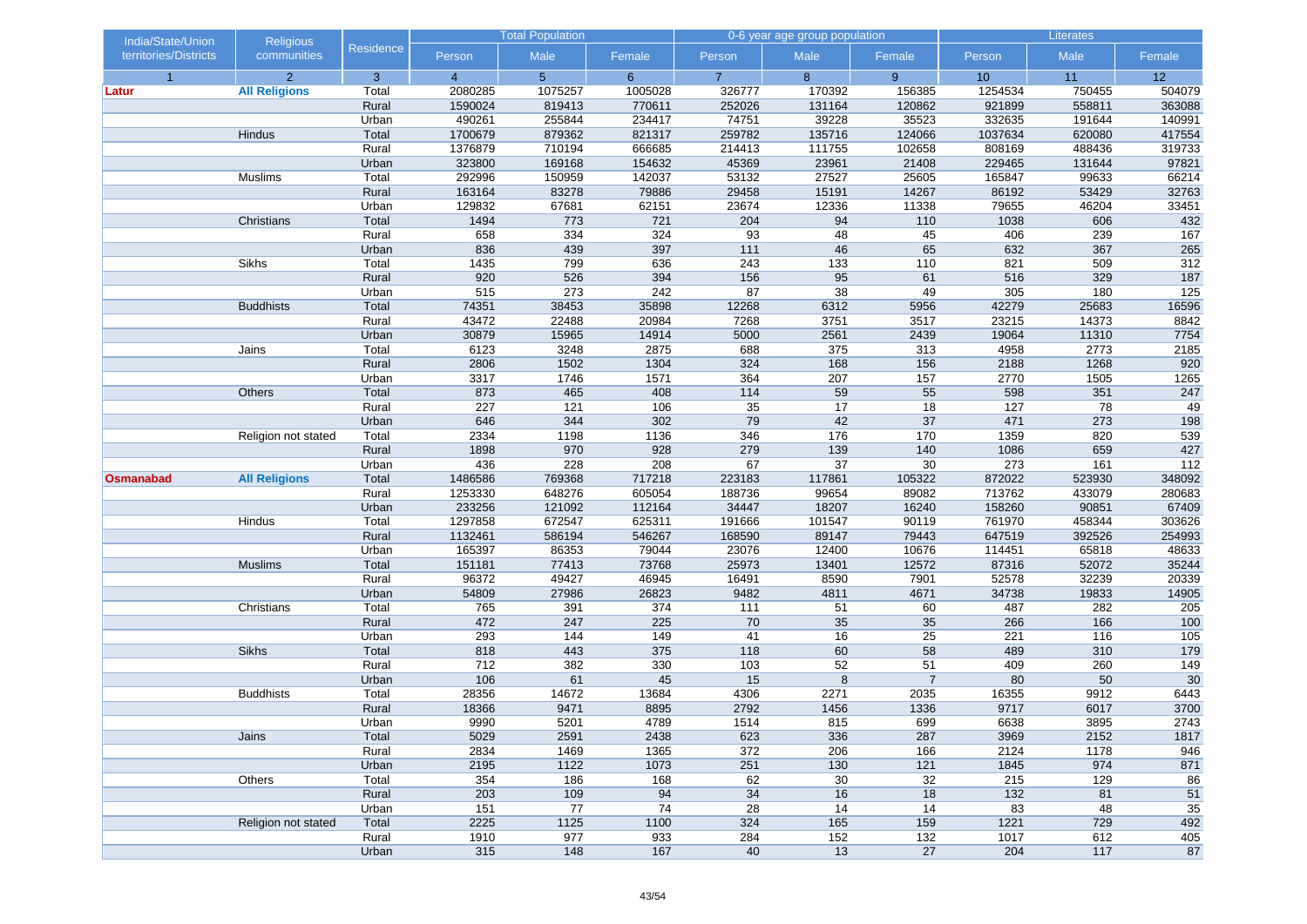| India/State/Union     | <b>Religious</b>     |                |                | <b>Total Population</b> |                |                 | 0-6 year age group population |                 | Literates   |              |            |  |
|-----------------------|----------------------|----------------|----------------|-------------------------|----------------|-----------------|-------------------------------|-----------------|-------------|--------------|------------|--|
| territories/Districts | communities          | Residence      | Person         | Male                    | Female         | Person          | Male                          | Female          | Person      | Male         | Female     |  |
| $\overline{1}$        | $\overline{2}$       | 3              | $\overline{4}$ | 5 <sup>5</sup>          | 6 <sup>°</sup> | $\overline{7}$  | 8                             | 9               | 10          | 11           | 12         |  |
| <b>Solapur</b>        | <b>All Religions</b> | Total          | 3849543        | 1989623                 | 1859920        | 569609          | 300628                        | 268981          | 2336825     | 1384746      | 952079     |  |
|                       |                      | Rural          | 2624259        | 1363390                 | 1260869        | 402843          | 213392                        | 189451          | 1516322     | 915006       | 601316     |  |
|                       |                      | Urban          | 1225284        | 626233                  | 599051         | 166766          | 87236                         | 79530           | 820503      | 469740       | 350763     |  |
|                       | Hindus               | Total          | 3386955        | 1752967                 | 1633988        | 499218          | 264112                        | 235106          | 2044145     | 1215795      | 828350     |  |
|                       |                      | Rural          | 2435633        | 1266237                 | 1169396        | 373222          | 197960                        | 175262          | 1403023     | 847872       | 555151     |  |
|                       |                      | Urban          | 951322         | 486730                  | 464592         | 125996          | 66152                         | 59844           | 641122      | 367923       | 273199     |  |
|                       | Muslims              | Total          | 377579         | 193205                  | 184374         | 59293           | 30679                         | 28614           | 233015      | 135597       | 97418      |  |
|                       |                      | Rural          | 156871         | 80672                   | 76199          | 25054           | 13050                         | 12004           | 92743       | 55197        | 37546      |  |
|                       |                      | Urban          | 220708         | 112533                  | 108175         | 34239           | 17629                         | 16610           | 140272      | 80400        | 59872      |  |
|                       | Christians           | Total          | 9625           | 4728                    | 4897           | 1213            | 603                           | 610             | 7256        | 3724         | 3532       |  |
|                       |                      | Rural          | 1291           | 691                     | 600            | 186             | 92                            | 94              | 830         | 487          | 343        |  |
|                       | Sikhs                | Urban          | 8334           | 4037<br>1516            | 4297           | 1027<br>402     | 511<br>214                    | 516<br>188      | 6426        | 3237<br>1017 | 3189       |  |
|                       |                      | Total<br>Rural | 2752<br>1493   | 827                     | 1236<br>666    | 211             | $111$                         | 100             | 1605<br>839 | 542          | 588<br>297 |  |
|                       |                      | Urban          | 1259           | 689                     | 570            | 191             |                               | 88              | 766         | 475          | 291        |  |
|                       | <b>Buddhists</b>     | Total          | 38497          | 19566                   | 18931          | 5618            | 103<br>2976                   | 2642            | 23276       | 13766        | 9510       |  |
|                       |                      | Rural          | 13691          | 7023                    | 6668           | 2205            | 1153                          | 1052            | 7333        | 4513         | 2820       |  |
|                       |                      | Urban          | 24806          | 12543                   | 12263          | 3413            | 1823                          | 1590            | 15943       | 9253         | 6690       |  |
|                       | Jains                | Total          | 27904          | 14416                   | 13488          | 2905            | 1533                          | 1372            | 23732       | 12622        | 11110      |  |
|                       |                      | Rural          | 12115          | 6239                    | 5876           | 1420            | 730                           | 690             | 9864        | 5323         | 4541       |  |
|                       |                      | Urban          | 15789          | 8177                    | 7612           | 1485            | 803                           | 682             | 13868       | 7299         | 6569       |  |
|                       | Others               | Total          | 1438           | 739                     | 699            | 175             | 97                            | 78              | 1019        | 568          | 451        |  |
|                       |                      | Rural          | 300            | 166                     | 134            | $\overline{58}$ | 33                            | $\overline{25}$ | 139         | 91           | 48         |  |
|                       |                      | Urban          | 1138           | 573                     | 565            | 117             | 64                            | 53              | 880         | 477          | 403        |  |
|                       | Religion not stated  | Total          | 4793           | 2486                    | 2307           | 785             | 414                           | 371             | 2777        | 1657         | 1120       |  |
|                       |                      | Rural          | 2865           | 1535                    | 1330           | 487             | 263                           | 224             | 1551        | 981          | 570        |  |
|                       |                      | Urban          | 1928           | 951                     | 977            | 298             | 151                           | 147             | 1226        | 676          | 550        |  |
| <b>Satara</b>         | <b>All Religions</b> | Total          | 2808994        | 1408326                 | 1400668        | 368531          | 196241                        | 172290          | 1908947     | 1069029      | 839918     |  |
|                       |                      | Rural          | 2410873        | 1201817                 | 1209056        | 321553          | 170906                        | 150647          | 1605421     | 902117       | 703304     |  |
|                       |                      | Urban          | 398121         | 206509                  | 191612         | 46978           | 25335                         | 21643           | 303526      | 166912       | 136614     |  |
|                       | Hindus               | Total          | 2533359        | 1268404                 | 1264955        | 331945          | 177170                        | 154775          | 1718348     | 961842       | 756506     |  |
|                       |                      | Rural          | 2214272        | 1102854                 | 1111418        | 294930          | 157073                        | 137857          | 1474261     | 827625       | 646636     |  |
|                       |                      | Urban          | 319087         | 165550                  | 153537         | 37015           | 20097                         | 16918           | 244087      | 134217       | 109870     |  |
|                       | <b>Muslims</b>       | Total          | 125661         | 65009                   | 60652          | 17304           | 9100                          | 8204            | 90078       | 50234        | 39844      |  |
|                       |                      | Rural          | 77607          | 40005                   | 37602          | 11104           | 5850                          | 5254            | 53753       | 30291        | 23462      |  |
|                       |                      | Urban          | 48054          | 25004                   | 23050          | 6200            | 3250                          | 2950            | 36325       | 19943        | 16382      |  |
|                       | Christians           | Total          | 3759           | 1871                    | 1888           | 394             | 200                           | 194             | 2946        | 1520         | 1426       |  |
|                       |                      | Rural          | 1961           | 1027                    | 934            | 252             | 123                           | 129             | 1356        | 771          | 585        |  |
|                       |                      | Urban          | 1798           | 844                     | 954            | 142             | 77                            | 65              | 1590        | 749          | 841        |  |
|                       | <b>Sikhs</b>         | Total          | 1107           | 631                     | 476            | 145             | 84                            | 61              | 776         | 488          | 288        |  |
|                       |                      | Rural          | 765            | 417                     | 348            | 97              | 56                            | 41              | 512         | 318          | 194        |  |
|                       |                      | Urban          | 342            | 214                     | 128            | 48              | 28                            | 20              | 264         | 170          | 94         |  |
|                       | <b>Buddhists</b>     | Total          | 128570         | 63739                   | 64831          | 16889           | 8694                          | 8195            | 83647       | 47808        | 35839      |  |
|                       |                      | Rural          | 108203         | 53325                   | 54878          | 14195           | 7295                          | 6900            | 69626       | 39851        | 29775      |  |
|                       |                      | Urban          | 20367          | 10414                   | 9953           | 2694            | 1399                          | 1295            | 14021       | 7957         | 6064       |  |
|                       | Jains                | Total          | 12156          | 6311                    | 5845           | 1245            | 671                           | 574             | 10521       | 5557         | 4964       |  |
|                       |                      | Rural          | 4803           | 2495                    | 2308           | 482             | 253                           | 229             | 4122        | 2191         | 1931       |  |
|                       |                      | Urban          | 7353           | 3816                    | 3537           | 763             | 418                           | 345             | 6399        | 3366         | 3033       |  |
|                       | Others               | Total          | 1359           | 733                     | 626            | 186             | 95                            | 91              | 894         | 520          | 374        |  |
|                       |                      | Rural          | 660            | 353                     | 307            | 118             | 60                            | 58              | 326         | 202          | 124        |  |
|                       |                      | Urban          | 699            | 380                     | 319            | 68              | 35                            | 33              | 568         | 318          | 250        |  |
|                       | Religion not stated  | Total          | 3023           | 1628                    | 1395           | 423             | 227                           | 196             | 1737        | 1060         | 677        |  |
|                       |                      | Rural          | 2602           | 1341                    | 1261           | 375             | 196                           | 179             | 1465        | 868          | 597        |  |
|                       |                      | Urban          | 421            | 287                     | 134            | 48              | 31                            | 17              | 272         | 192          | 80         |  |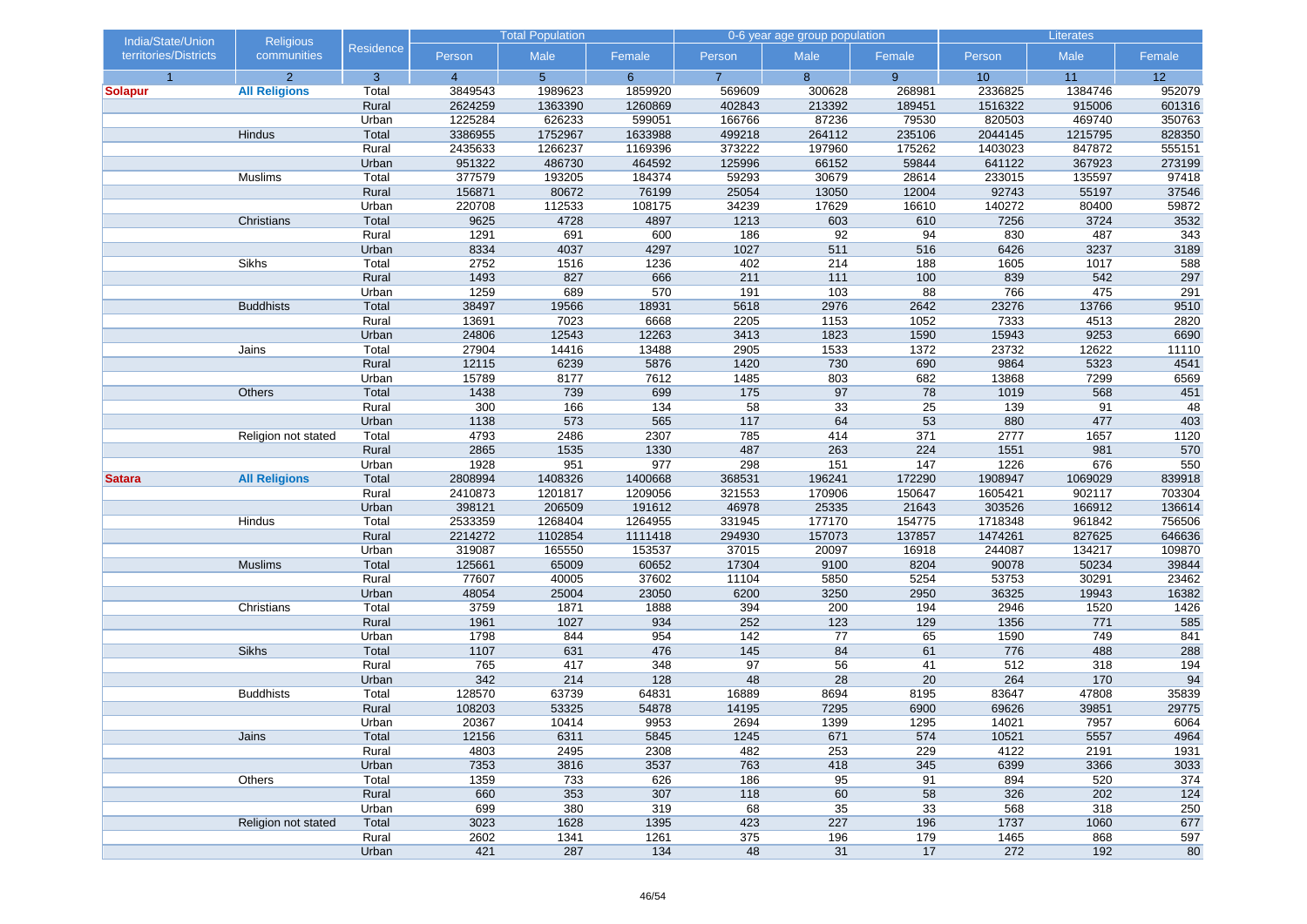| India/State/Union     | Religious            |                  |                | <b>Total Population</b> |                 | 0-6 year age group population |                      |                | Literates   |                  |                 |
|-----------------------|----------------------|------------------|----------------|-------------------------|-----------------|-------------------------------|----------------------|----------------|-------------|------------------|-----------------|
| territories/Districts | communities          | <b>Residence</b> | Person         | Male                    | Female          | Person                        | Male                 | Female         | Person      | Male             | Female          |
| $\overline{1}$        | $\overline{2}$       | 3                | $\overline{4}$ | 5 <sup>5</sup>          | $6^{\circ}$     | $\overline{7}$                | 8                    | 9 <sup>°</sup> | 10          | 11               | 12              |
| Ratnagiri             | <b>All Religions</b> | Total            | 1696777        | 794498                  | 902279          | 236601                        | 121196               | 115405         | 1095833     | 578330           | 517503          |
|                       |                      | Rural            | 1504568        | 695635                  | 808933          | 213421                        | 109083               | 104338         | 946656      | 498807           | 447849          |
|                       |                      | Urban            | 192209         | 98863                   | 93346           | 23180                         | 12113                | 11067          | 149177      | 79523            | 69654           |
|                       | Hindus               | Total            | 1391137        | 650677                  | 740460          | 194670                        | 99765                | 94905          | 880892      | 468494           | 412398          |
|                       |                      | Rural            | 1252153        | 577979                  | 674174          | 178851                        | 91484                | 87367          | 771852      | 409401           | 362451          |
|                       |                      | Urban            | 138984         | 72698                   | 66286           | 15819                         | 8281                 | 7538           | 109040      | 59093            | 49947           |
|                       | Muslims              | Total            | 175672         | 82519                   | 93153           | 24494                         | 12482                | 12012          | 131022      | 64713            | 66309           |
|                       |                      | Rural            | 132142         | 61323                   | 70819           | 18375                         | 9279                 | 9096           | 98328       | 48319            | 50009           |
|                       |                      | Urban            | 43530          | 21196                   | 22334           | 6119                          | 3203                 | 2916           | 32694       | 16394            | 16300           |
|                       | Christians           | Total            | 2866           | 1735                    | 1131            | 302                           | 158                  | 144            | 2297        | 1474             | 823             |
|                       |                      | Rural            | 2001           | 1276                    | 725             | 199                           | 104                  | 95             | 1598        | 1101             | 497             |
|                       |                      | Urban            | 865            | 459                     | 406             | 103                           | 54                   | 49             | 699<br>582  | 373              | 326             |
|                       | Sikhs                | Total            | 712<br>606     | 535<br>471              | 177             | 64                            | 36                   | 28             | 515         | 477              | 105             |
|                       |                      | Rural            |                |                         | 135             | 43                            | 24                   | 19<br>9        |             | 433              | 82              |
|                       | <b>Buddhists</b>     | Urban<br>Total   | 106<br>120855  | 64<br>56115             | 42<br>64740     | 21<br>16361                   | 12<br>8366           | 7995           | 67<br>76946 | 44<br>40908      | 23<br>36038     |
|                       |                      | Rural            | 113848         | 52585                   | 61263           | 15449                         | 7912                 | 7537           | 71629       | 38030            | 33599           |
|                       |                      | Urban            | 7007           | 3530                    | 3477            | 912                           | 454                  | 458            | 5317        | 2878             | 2439            |
|                       | Jains                | Total            | 4227           | 2198                    | 2029            | 490                           | 260                  | 230            | 3439        | 1868             | 1571            |
|                       |                      | Rural            | 2755           | 1419                    | 1336            | 321                           | 170                  | 151            | 2192        | 1192             | 1000            |
|                       |                      | Urban            | 1472           | 779                     | 693             | 169                           | 90                   | 79             | 1247        | 676              | 571             |
|                       | Others               | Total            | 161            | 113                     | 48              | 17                            | 10                   | $\overline{7}$ | 124         | 95               | 29              |
|                       |                      | Rural            | 124            | 93                      | 31              | 15                            | 9                    | 6              | 93          | 79               | $\overline{14}$ |
|                       |                      | Urban            | 37             | 20                      | 17              | $\overline{2}$                | $\overline{1}$       | $\mathbf{1}$   | 31          | 16               | 15              |
|                       | Religion not stated  | Total            | 1147           | 606                     | 541             | 203                           | 119                  | 84             | 531         | 301              | 230             |
|                       |                      | Rural            | 939            | 489                     | 450             | 168                           | 101                  | 67             | 449         | 252              | 197             |
|                       |                      | Urban            | 208            | 117                     | 91              | 35                            | 18                   | 17             | 82          | 49               | 33              |
| <b>Sindhudurg</b>     | <b>All Religions</b> | Total            | 868825         | 417890                  | 450935          | 105518                        | 54277                | 51241          | 612919      | 328199           | 284720          |
|                       |                      | Rural            | 786506         | 376272                  | 410234          | 96362                         | 49533                | 46829          | 547278      | 293504           | 253774          |
|                       |                      | Urban            | 82319          | 41618                   | 40701           | 9156                          | 4744                 | 4412           | 65641       | 34695            | 30946           |
|                       | Hindus               | Total            | 802498         | 386099                  | 416399          | 96988                         | 49887                | 47101          | 567110      | 303711           | 263399          |
|                       |                      | Rural            | 732134         | 350581                  | 381553          | 89346                         | 45936                | 43410          | 510642      | 273933           | 236709          |
|                       |                      | Urban            | 70364          | 35518                   | 34846           | 7642                          | 3951                 | 3691           | 56468       | 29778            | 26690           |
|                       | <b>Muslims</b>       | Total            | 23668          | 11878                   | 11790           | 3425                          | 1778                 | 1647           | 16465       | 9008             | 7457            |
|                       |                      | Rural            | 17528          | 8589                    | 8939            | 2584                          | 1328                 | 1256           | 11770       | 6395             | 5375            |
|                       |                      | Urban            | 6140           | 3289                    | 2851            | 841                           | 450                  | 391            | 4695        | 2613             | 2082            |
|                       | Christians           | Total            | 16001          | 7544                    | 8457            | 1852                          | 952                  | 900            | 11765       | 6104             | 5661            |
|                       |                      | Rural            | 12248          | 5757                    | 6491            | 1454                          | 741                  | 713            | 8804        | 4616             | 4188            |
|                       |                      | Urban            | 3753           | 1787                    | 1966            | 398                           | 211                  | 187            | 2961        | 1488             | 1473            |
|                       | <b>Sikhs</b>         | Total            | 284            | 163                     | 121             | 31                            | 20                   | 11             | 203         | $122$            | 81              |
|                       |                      | Rural            | 224            | 126                     | 98              | 26                            | 17                   | 9              | 155         | 94               | 61              |
|                       |                      | Urban            | 60             | 37                      | 23              | 5                             | 3                    | 2              | 48          | 28               | 20              |
|                       | <b>Buddhists</b>     | Total            | 24320          | 11189                   | 13131           | 2956                          | 1493                 | 1463           | 16003       | 8524             | 7479            |
|                       |                      | Rural            | 22690          | 10385                   | 12305           | 2733                          | 1384                 | 1349           | 14779       | 7865             | 6914            |
|                       |                      | Urban            | 1630           | 804                     | 826             | 223                           | 109                  | 114            | 1224        | 659              | 565             |
|                       | Jains                | Total            | 1437           | 717                     | 720             | 167                           | 87                   | 80             | 1054        | 560              | 494             |
|                       |                      | Rural            | 1123           | 566                     | 557             | $132$                         | 73                   | 59             | 833         | 449              | 384             |
|                       |                      | Urban            | 314            | 151                     | 163             | 35                            | 14                   | 21             | 221         | 111              | 110             |
|                       | <b>Others</b>        | Total            | 57             | 30                      | $\overline{27}$ | 16                            | 8                    | 8              | 28          | 16               | 12              |
|                       |                      | Rural            | 43             | 20                      | 23              | 13                            | 6                    | $\overline{7}$ | 20          | $\boldsymbol{9}$ | 11              |
|                       |                      | Urban            | 14             | 10                      | $\overline{a}$  | 3                             | $\overline{2}$       | $\mathbf{1}$   | 8           | $\overline{7}$   | $\mathbf{1}$    |
|                       | Religion not stated  | Total            | 560            | 270                     | 290             | 83                            | 52                   | 31             | 291         | 154              | 137             |
|                       |                      | Rural<br>Urban   | 516<br>44      | 248<br>22               | 268<br>22       | 74                            | 48<br>$\overline{4}$ | 26             | 275<br>16   | $143$<br>11      | $132$           |
|                       |                      |                  |                |                         |                 | $9\,$                         |                      | $\sqrt{5}$     |             |                  | $\,$ 5 $\,$     |